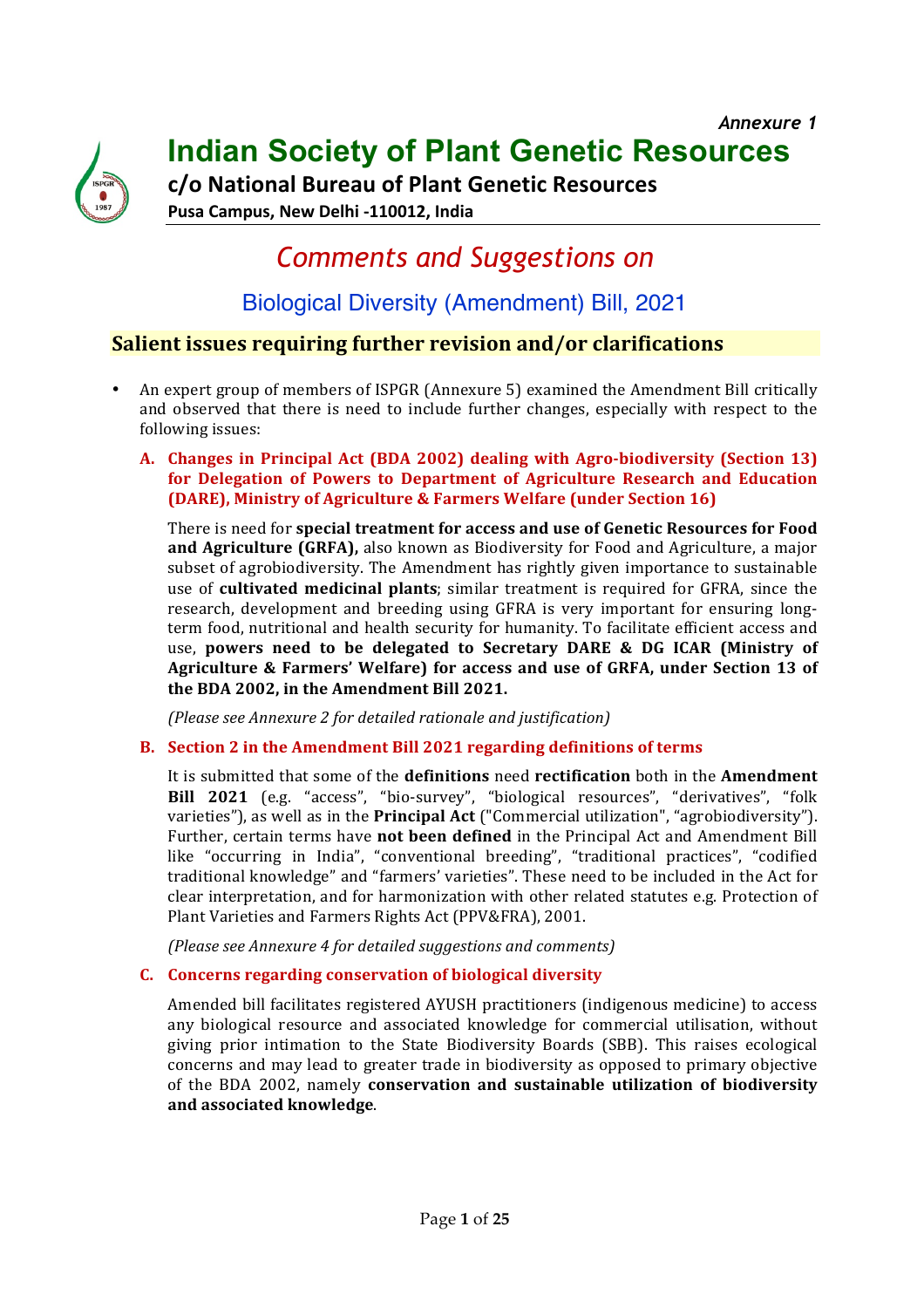### **1. Detailed Justification and Rationale**

### A. Changes in Principal Act (BDA 2002) dealing with Agro-biodiversity (Section **13)** for Delegation of Powers to Department of Agriculture Research and **Education (DARE), Ministry of Agriculture & Farmers Welfare (under Section 16)**

Powers be delegated to Secretary, Department of Agricultural Research and Education *(DARE) & Director General (DG), ICAR (Ministry of Agriculture & Farmers' Welfare) for access and use of agrobiodiversity [Genetic Resources for Food and Agriculture (GRFA)]* 

### **Background:**

- 1. Genetic Resources for Food and Agriculture (GRFA) are the basic requirement indispensable for genetic improvement of crops/animals/fish etc. which in turn are the basic requirements for food, nutritional and health security. Their distinctive features and special nature is well-recognized and constitute the most important part of biodiversity (called agro-biodiversity) important for sustenance of humanity.
- 2. Reiterating the fact that GRFA are very important for food security and no country is self-sufficient in terms of GRFA, access to a wide range of GRFA and related information is crucial for sustainable agriculture and food security.
- 3. In 2001, at the global level, Food and Agriculture organization of the United Nations promulgated a legally binding International Treaty on Plant Genetic Resources for Food and Agriculture (ITPGRFA) (www.planttreaty.org), in harmony with CBD, to (i) recognize the enormous contribution of farmers to the diversity of crops that feed the world; (ii) establish a global system to provide farmers, plant breeders and scientists with access to plant genetic materials and (iii) ensure that recipients share benefits they derive from the use of these genetic materials. The ITPGRFA facilitate PGRFA under a multilateral system of exchange for crops listed under Annex 1 of the text of the treaty (https://www.fao.org/3/i0510e/i0510e.pdf).
- 4. India ratified the ITPGRFA on June 10, 2002. To fulfill its obligations to provide facilitated access to PGRFA, Ministry of Environment & Forest and Climate Change (MoEF&CC) vide its notification No. S.O. 3232 (E) dated  $17.12.201$ , in consultation with the National Biodiversity Authority (NBA), declared that the Department of Agriculture & Cooperation (now designated as Department of Agriculture and Farmers' Welfare, DA&FW) under the Ministry of Agriculture and Farmers' Welfare (MoA&FW) may from time to time specify such crops as it considers necessary from the crops listed in the *Annex-I* of the ITPGRFA, being food crops and forages covered under the MLS thereof; and accordingly exempt them from Section  $3 \& 4$  of BDA 2002, for the purpose of utilization and conservation for research, breeding and training for food and agriculture. Thus, for the purpose of utilization and conservation or research, breeding and training for food and agriculture, are accessed and used as per the guidelines (https://agricoop.nic.in/en/guidelines/seeds) of DA&FW.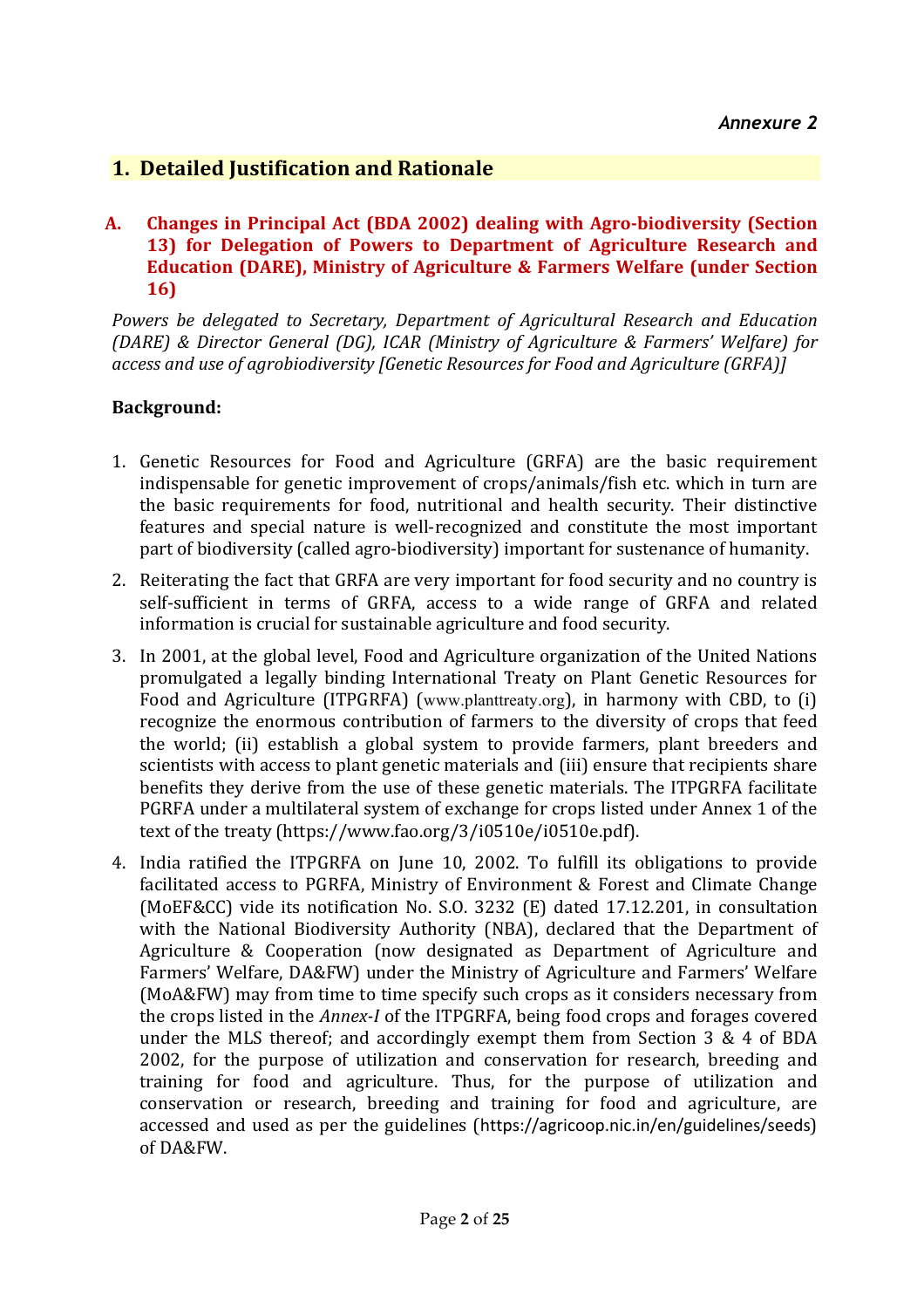- 5. Further, the DA&FW under MoA&FW is also responsible for providing the best planting materials available in the world to the Indian farmer and to increase productivity, farm incomes and export earnings under the **New Policy on Seed Development, 1988** (https://agricoop.nic.in/en/divisiontype/seeds). This includes import of seeds and planting materials on case-to-case basis under license issued by **Plant Protection Adviser** on the basis of the recommendations of **EXIM Committee.**
- 6. The **Department of Agricultural Research and Education (DARE)** under the MoA&FW coordinates and promotes agricultural research and education in the country, primarily through **Indian Council of Agricultural Research (ICAR)**, an autonomous body under its administrative control (http://dare.nic.in/aboutus/about-the-departments). DARE is a premier research organisation for coordinating, guiding and managing research and education in agriculture including horticulture, fisheries and animal sciences in the entire country. This is done through >97 ICAR institutes, 53 agricultural universities, 6 Bureaux, 18 National Research Centres, 25 Project Directorates, and 89 All India Coordinated Research Projects spread across the country, making it one of the largest **national agricultural research systems** in the world.
- 7. As per allocation of business (w.e.f. 1973), and as per list I of the Seventh Schedule of the Constitution of India, international cooperation and assistance in the field of agricultural research and education including relations with foreign and **international agricultural research institutions and organizations is assigned to ICAR/DARE.** Consequential to the business allocated, ICAR/DARE has the mandate to introduce, exchange and explore new resources in crops, animals, fish, microbes and insects from other countries. The release of new varieties in these resources is dependent on **unrestricted use of useful genetic resources** (collectively known as Biodiversity for Food and Agriculture or GRFA) (see achievements on https://icar.org.in/).
- 8. The rules/guidelines for the purpose of exchange of GRFA, are being followed by DARE though duly approved instruments like **Material Transfer Agreements** for Indian (http://www.nbpgr.ernet.in/Downloadfile.aspx?EntryId=7379) and foreign (http://www.nbpgr.ernet.in/Downloadfile.aspx?EntryId=7380) researchers/ farmers/ breeders. These were formulated in consultation with MoEF&CC and NBA. The import and quarantine procedures for exchange of GRFA are also delegated to ICAR/DARE including issuance of phytosanitary certificates and import permits under the Plant Quarantine (Regulation of Import into India) Order 2003 (https://plantquarantineindia.nic.in/pqispub/pdffiles/pqorder2015.pdf). For all material exported through ICAR/DARE using MTAs, information is duly provided to the NBA as per provisions of Section 5 of BDA 2002. Thus,  $ICAR/DARE$  is already fully geared to execute exchange of GRFA as per provisions of BDA 2002.
- 9. Conservation, research, and sustainable use have been the mandate of five National Bureaus (for GRFA of plants, animal, fish, microbes and insects) established by ICAR. The institutional infrastructure, trained human resources, expertise and experience in the area of GRFA exists with ICAR in India. ICAR has been partnering NBA in all technical, scientific, and implementation matters ever since NBA has started functioning. Just as ICFRE has been added in addition to the Ministry, ICAR need to be included as the *ex officio* member to assist/oversee matters related to access to GRFA, exchange internationally, conservation ex situ, documentation and data-cross-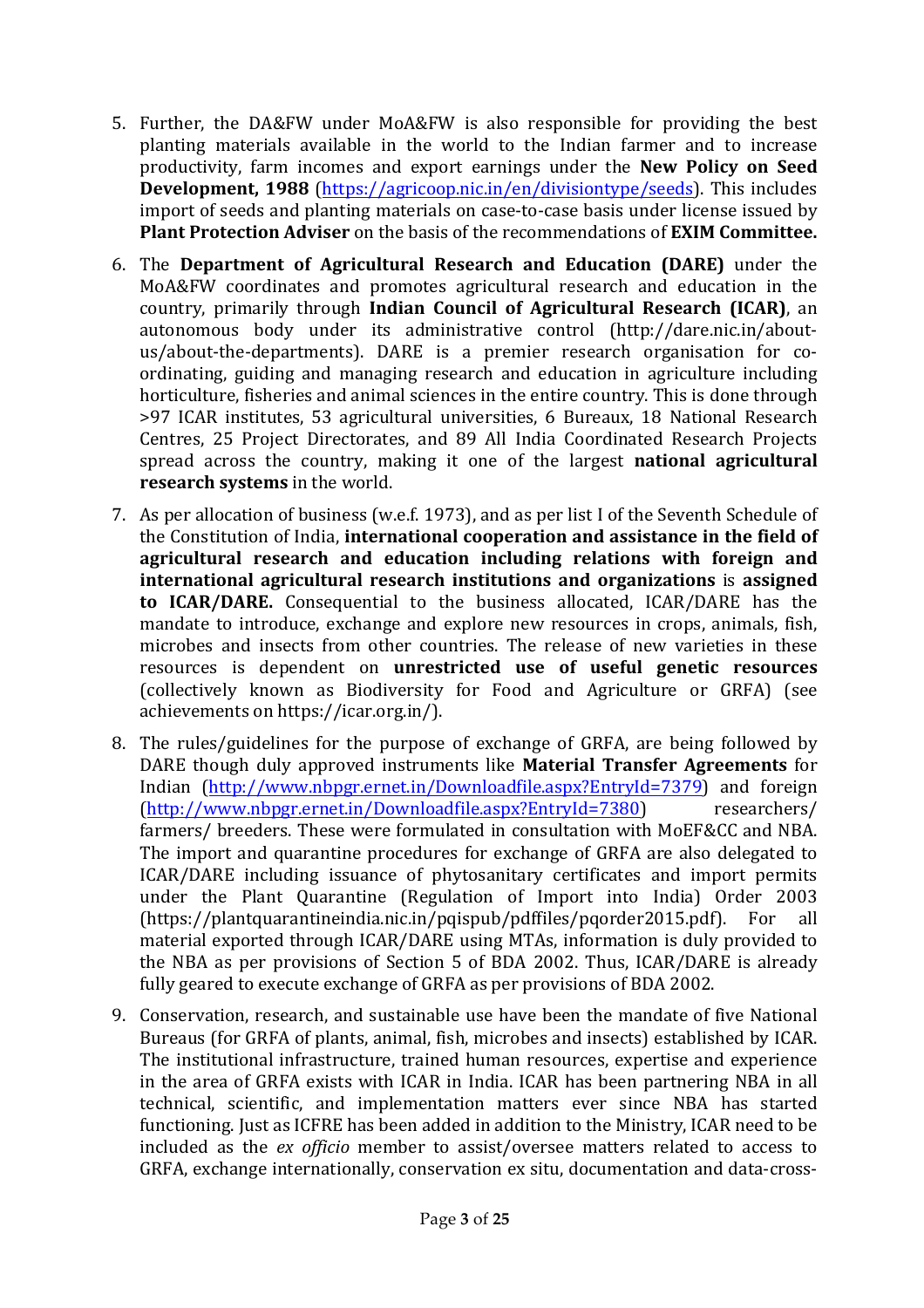talks, technological advances posing challenges to conventional systems, etc.

- 10. With the enactment of BDA 2002, subsequent BDA Rules 2004, and regulations, a **decline of exchange of GRFA has been experienced**, affecting the overall research especially for genetic improvement. ICAR-National Bureau of Plant Genetic Resources (NBPGR) has found that only  $27\%$  of the requests of Indian scientists for germplasm access from other countries have been met after implementation of the BDA 2002 (http://naas.org.in/policy%20briefs/PB11-Towards%20Revision%20of%20Biological%20Diversity%20Act%202002.pdf). This issue was flagged by ICAR/DARE in earlier consultations with NBA and MOEF&CC.
- 11. The purpose of the Amendments should be to facilitate the allocation of business to different Ministries and Departments rather than affecting the activities in adversely. For example, ease of doing business has been addressed in case of **normally traded commodities** such as **cultivated medicinal plants** in the Amendment. However, the issues faced by **breeders, scientists, researchers** in India and those in other countries, has not been addressed in the Bill. The foreign researchers provide germplasm requested by Indian scientists free of cost (or with minimal handling charges on per sample basis). However, they do not receive such response from Indian researchers due to BDA regulations. For example the prescribed fee as per Form No. 1 of BDA Rules 2004 (Rs 10,000/- for application, besides subsequent monetary ABS) often acts as a **deterrent for foreigner researchers as well as farmers**, seeking GFRA for research purposes. To rectify this, there is need to allow **reciprocal exchange and good-will exchange** on a case-to- case basis. under Act with delegation of powers to DARE.

### **ISPGR Proposal :**

• Under Section 13 (1) of BDA 2002, definition of "Agro-biodiversity" to be modified as follows:

"Agro-biodiversity" means components of biological diversity including their wild relatives/forms, collected, developed and maintained for the purpose of agriculture, *food, fodder, fibre, fuel, health and nutritional security.* 

- **Under Section 16** (Delegation of Powers) of BDA 2002, it is proposed that the **regulatory powers and functions on access and use of agrobiodiversity** (GRFA) be delegated to the Secretary, DARE & DG, ICAR for expediting exchange of **agrobiodiversity,** keeping in view the mandate of DARE/ICAR.
- In Section 8 (4) (b), under the listed *Ex officio* members, the Indian Council of **Agricultural Research** (ICAR) to be added.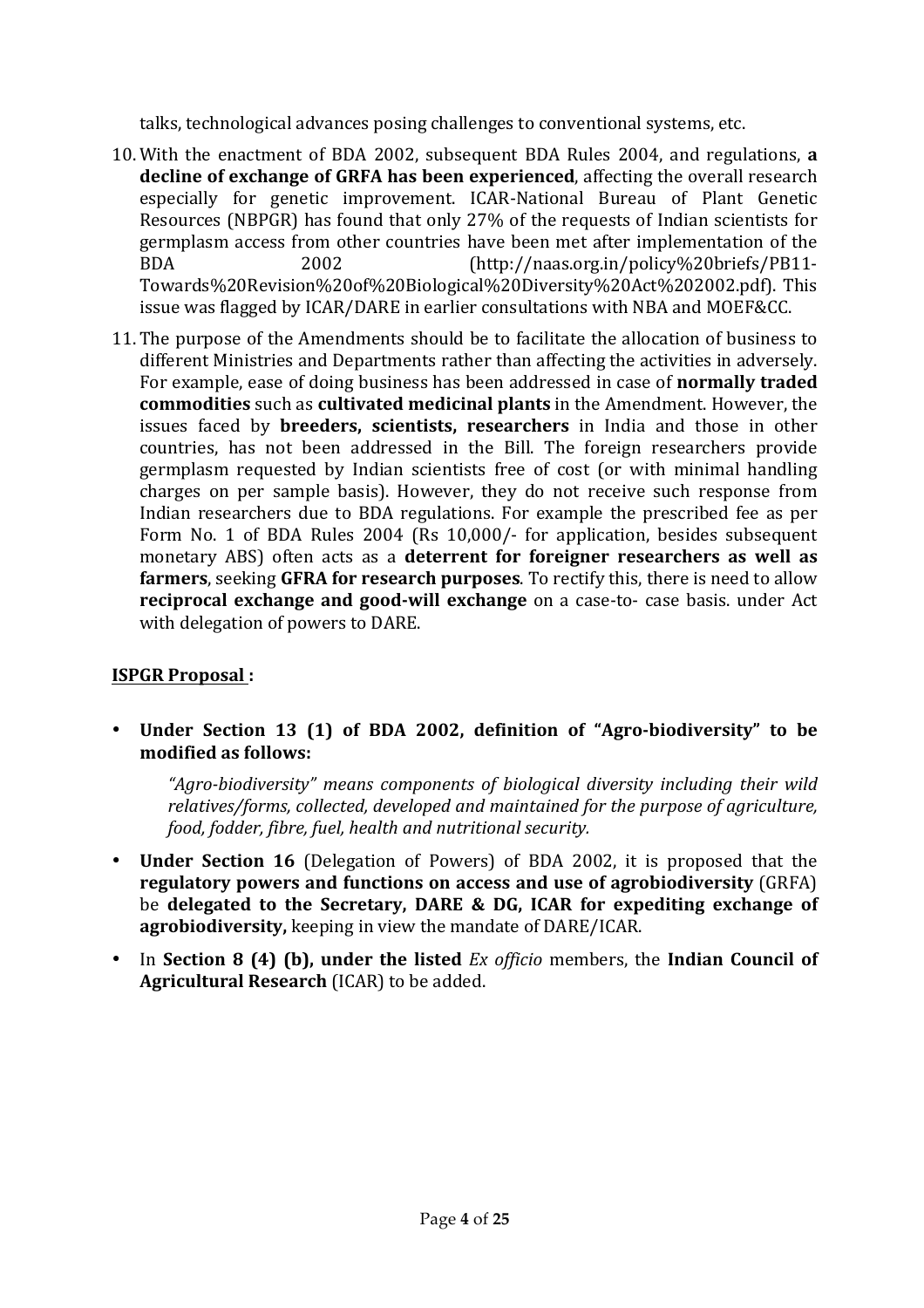### **ISPGR observation on the Stated objectives of The Biological Diversity (Amendment) Bill, 2021**

| <b>Stated objectives</b>                                                                                                                                                                                                                                                                            | <b>Observations of ISPGR</b>                                                                                                                                                                                                                                                                                                                                                                                                                                                                                                                                                                                                                                 |
|-----------------------------------------------------------------------------------------------------------------------------------------------------------------------------------------------------------------------------------------------------------------------------------------------------|--------------------------------------------------------------------------------------------------------------------------------------------------------------------------------------------------------------------------------------------------------------------------------------------------------------------------------------------------------------------------------------------------------------------------------------------------------------------------------------------------------------------------------------------------------------------------------------------------------------------------------------------------------------|
| following objectives (as mentioned in the statement of objectives of the draft bill)                                                                                                                                                                                                                | The Biological Diversity (Amendment) Bill, 2021 (no 158 of 2021) seeks to achieve the                                                                                                                                                                                                                                                                                                                                                                                                                                                                                                                                                                        |
| (i) reduce<br>the<br>wild<br>pressure<br>on<br>plants<br>medicinal<br>by<br>encouraging<br>cultivation of medicinal plants;                                                                                                                                                                         | This objective is very welcome considering that<br>Indian flora has a very rich diversity of medicinal<br>plants, many of which are under threat due to<br>over-exploitation from natural habitats, besides<br>degradation of ecosystem itself, which harbour<br>these species. However, the number of cultivated<br>medicinal plants is still very limited, and it<br>remains to be seen how the rules would be<br>formulated to define "cultivated medicinal plants"<br>under Section $7(1)$ and $7(2)$ of the Amendment.<br>This would directly have implications on the in<br>situ conservation and sustainable utilization of<br>wild medicinal plants. |
| (ii) encourage Indian system of medicine                                                                                                                                                                                                                                                            | We support the implied spirit of this objective.<br>be<br>remains<br>However,<br>it<br>to<br>seen<br>how<br>implementation of the revised BDA clauses would<br>impact in situ conservation, sustainable utilization<br>and benefit sharing mechanisms related to wild<br>medicinal plants, in light of observations made by<br>the Hon'ble High Court of Uttarakhand, in the case<br>of Divya Pharmacy v. Union of India, 2018 SCC.                                                                                                                                                                                                                          |
| (iii) facilitate fast-tracking of research,<br>patent application process, transfer<br>of research results while utilising the<br>biological resources available in India<br>without compromising the objectives of<br>United Nation Convention on Biological<br>Diversity and its Nagoya Protocol; | It is agreed that the stated objectives have been<br>broadly achieved through the amendments.<br>However,<br>there<br>some<br>concerns<br>are<br>about<br>delegation of powers within and outside the NBA<br>(detailed later).                                                                                                                                                                                                                                                                                                                                                                                                                               |
| (iv) decriminalise certain provisions                                                                                                                                                                                                                                                               | We agree with the amendments.                                                                                                                                                                                                                                                                                                                                                                                                                                                                                                                                                                                                                                |
| (v) bring more foreign investments in the<br>biological<br>chain<br>of<br>resources,<br>including<br>research.<br>patent<br>and<br>commercial<br>utilisation,<br>without<br>compromising the national interest.                                                                                     | It is remains to be seen if the changes would<br>indeed attract "foreign investments".                                                                                                                                                                                                                                                                                                                                                                                                                                                                                                                                                                       |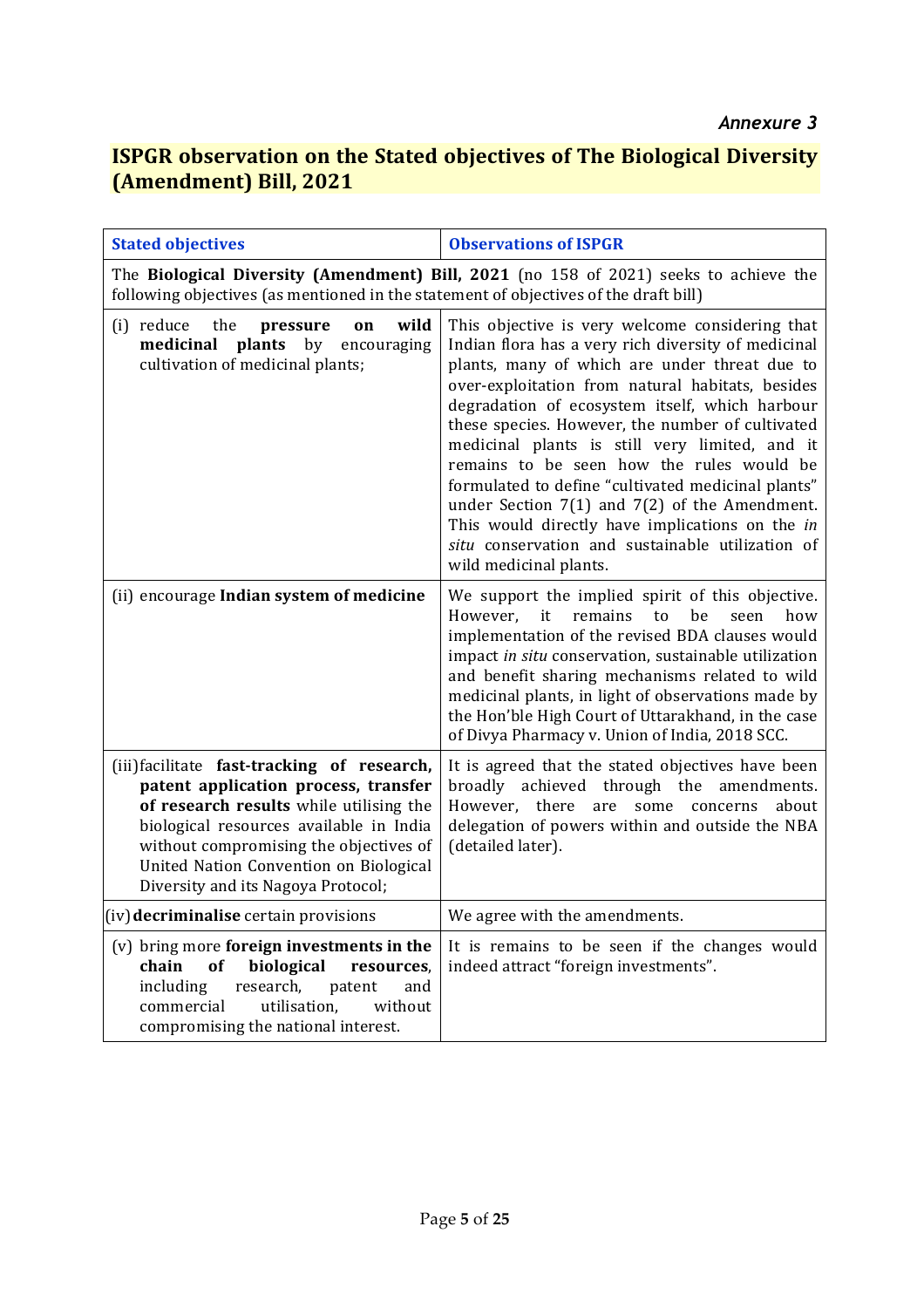*Annexure 4*

# **Section-wise comments of ISPGR on**

**Selected proposed Amendments in the Biological Diversity (Amendment) Act, 2021 compared to the Principal Biological Diversity Act 2002**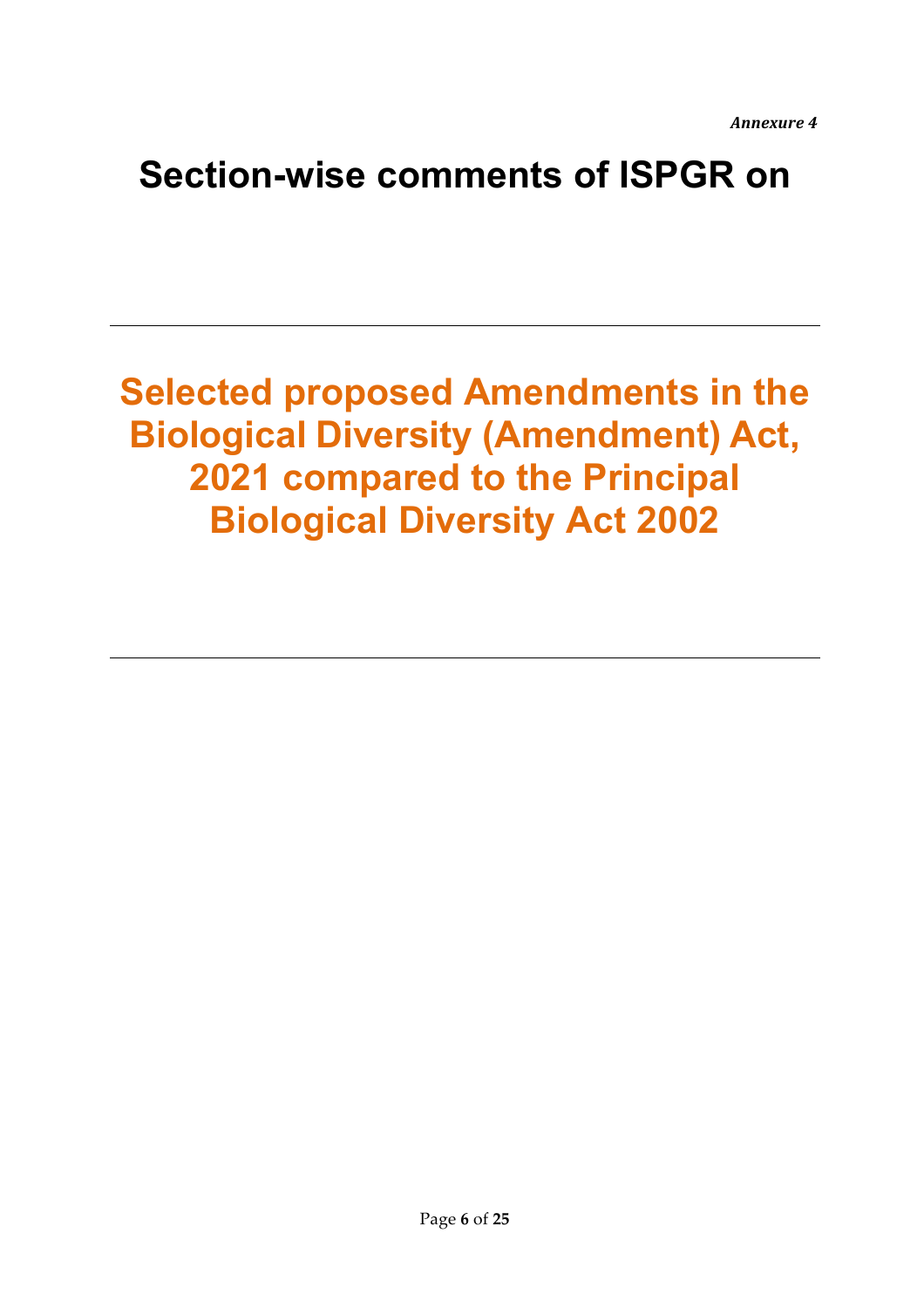| <b>Section</b><br>No. | THE BIOLOGICAL DIVERSITY ACT, 2002<br>No. 18 of 2003                                                                                                                                                                                                                                                                                                                                                                                                                                                                                                                                                                                                                                                          | THE BIOLOGICAL DIVERSITY<br>(AMENDMENT) BILL, 2021<br>(158 of 2021)                                                                                                                                                                                                                                                                                                                                                                                                                                                                                                                                                                                                                                                                           | <b>ISPGR Comments and Suggestions</b>                                                                                                                                                                                                                                                                                                                                                                                                                                                                                                                                                      |
|-----------------------|---------------------------------------------------------------------------------------------------------------------------------------------------------------------------------------------------------------------------------------------------------------------------------------------------------------------------------------------------------------------------------------------------------------------------------------------------------------------------------------------------------------------------------------------------------------------------------------------------------------------------------------------------------------------------------------------------------------|-----------------------------------------------------------------------------------------------------------------------------------------------------------------------------------------------------------------------------------------------------------------------------------------------------------------------------------------------------------------------------------------------------------------------------------------------------------------------------------------------------------------------------------------------------------------------------------------------------------------------------------------------------------------------------------------------------------------------------------------------|--------------------------------------------------------------------------------------------------------------------------------------------------------------------------------------------------------------------------------------------------------------------------------------------------------------------------------------------------------------------------------------------------------------------------------------------------------------------------------------------------------------------------------------------------------------------------------------------|
|                       | <b>PREAMBLE</b>                                                                                                                                                                                                                                                                                                                                                                                                                                                                                                                                                                                                                                                                                               |                                                                                                                                                                                                                                                                                                                                                                                                                                                                                                                                                                                                                                                                                                                                               |                                                                                                                                                                                                                                                                                                                                                                                                                                                                                                                                                                                            |
|                       | An Act to provide for conservation of<br>biological diversity, sustainable use of its<br>components and fair and equitable<br>sharing of the benefits arising out of the<br>use of biological resources, knowledge<br>and for matters connected therewith or<br>incidental thereto.<br>WHEREAS India is rich in biological<br>diversity and associated traditional and<br>contemporary knowledge system<br>relating thereto.<br>AND WHEREAS India is a party to the<br>United Nations Convention on Biological<br>Diversity signed at Rio de Janeiro on the<br>5th day of June, 1992;<br>AND WHEREAS the said Convention<br>came into force on the 29th December,<br>1993;<br>AND WHEREAS the said Convention | 2. In the Biological Diversity Act,<br>2002 (hereinafter referred to as the<br>Principal Act), in the preamble,-<br>(a) for the word "party", the word<br>"Party" shall be substituted;<br>(b) for the words beginning with<br>"AND WHEREAS it is considered<br>necessary", and ending with "give<br>effect to the said Convention", the<br>following shall be substituted,<br>namely:<br>"AND WHEREAS India is a Party to<br>the Nagoya Protocol on Access to<br><b>Genetic Resources and the Fair and</b><br><b>Equitable Sharing of Benefits Arising</b><br>from their Utilisation to the<br><b>Convention on Biological Diversity</b><br>which was adopted on the 29th<br>October, 2010 in Nagoya, Japan;<br>AND WHEREAS it is considered | The lines "AND WHEREAS the said Convention has the<br>$\bullet$<br>main objective of conservation of biological diversity,<br>sustainable use of its components and fair and<br>equitable sharing of the benefits arising out of<br>utilization of genetic resources" from the Principal Act<br>needs to be retained.<br>This is to give accurate context about the need of this<br>$\bullet$<br>act (India's obligation to be fulfilled under the CBD,<br>1993), especially with respect to the words<br>"sustainable use of its components", which does not<br>feature in the Amendment. |
|                       | reaffirms the sovereign rights of the                                                                                                                                                                                                                                                                                                                                                                                                                                                                                                                                                                                                                                                                         | necessary to provide for                                                                                                                                                                                                                                                                                                                                                                                                                                                                                                                                                                                                                                                                                                                      |                                                                                                                                                                                                                                                                                                                                                                                                                                                                                                                                                                                            |
|                       | States over their biological resources;                                                                                                                                                                                                                                                                                                                                                                                                                                                                                                                                                                                                                                                                       | conservation, sustainable utilisation,<br>fair and equitable sharing of the                                                                                                                                                                                                                                                                                                                                                                                                                                                                                                                                                                                                                                                                   |                                                                                                                                                                                                                                                                                                                                                                                                                                                                                                                                                                                            |
|                       | AND WHEREAS the said Convention has                                                                                                                                                                                                                                                                                                                                                                                                                                                                                                                                                                                                                                                                           | benefits arising out of utilisation of                                                                                                                                                                                                                                                                                                                                                                                                                                                                                                                                                                                                                                                                                                        |                                                                                                                                                                                                                                                                                                                                                                                                                                                                                                                                                                                            |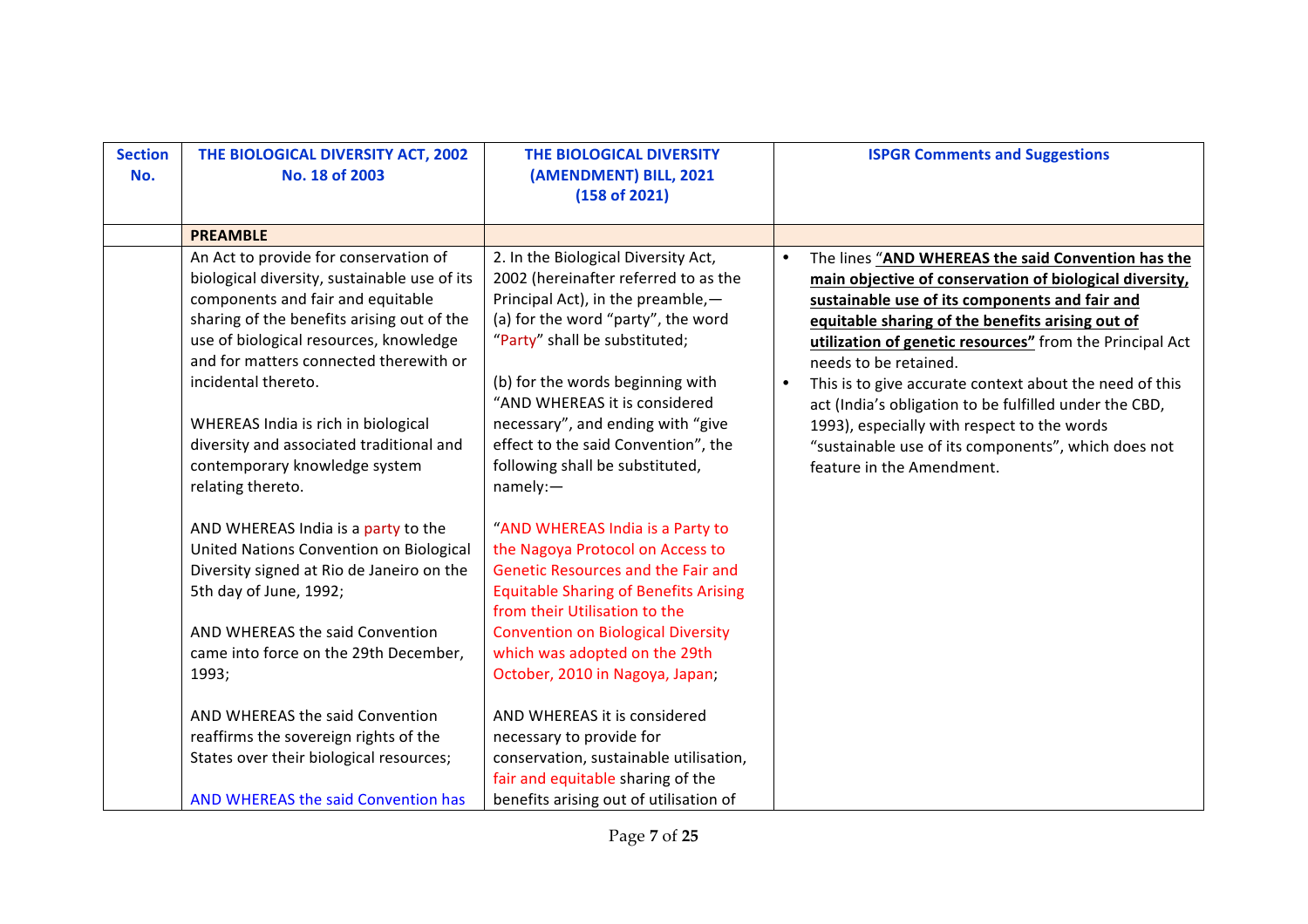| biological resources and also to give  |                                                                                                                                                                                                                                                                                                                                            |
|----------------------------------------|--------------------------------------------------------------------------------------------------------------------------------------------------------------------------------------------------------------------------------------------------------------------------------------------------------------------------------------------|
|                                        |                                                                                                                                                                                                                                                                                                                                            |
|                                        |                                                                                                                                                                                                                                                                                                                                            |
|                                        |                                                                                                                                                                                                                                                                                                                                            |
|                                        |                                                                                                                                                                                                                                                                                                                                            |
|                                        |                                                                                                                                                                                                                                                                                                                                            |
|                                        |                                                                                                                                                                                                                                                                                                                                            |
|                                        |                                                                                                                                                                                                                                                                                                                                            |
|                                        |                                                                                                                                                                                                                                                                                                                                            |
|                                        |                                                                                                                                                                                                                                                                                                                                            |
|                                        |                                                                                                                                                                                                                                                                                                                                            |
|                                        |                                                                                                                                                                                                                                                                                                                                            |
|                                        |                                                                                                                                                                                                                                                                                                                                            |
|                                        |                                                                                                                                                                                                                                                                                                                                            |
|                                        |                                                                                                                                                                                                                                                                                                                                            |
|                                        |                                                                                                                                                                                                                                                                                                                                            |
|                                        |                                                                                                                                                                                                                                                                                                                                            |
| 3. In section 2 of the principal Act,- | "access" means collecting or procuring or acquiring<br>$\bullet$                                                                                                                                                                                                                                                                           |
| (i) for clause (a), the following      | any biological resource occurring in or obtained from                                                                                                                                                                                                                                                                                      |
|                                        | India. The term "possessing" under the definition of                                                                                                                                                                                                                                                                                       |
|                                        | the term "access" is not in consonance with the                                                                                                                                                                                                                                                                                            |
|                                        | requirements of prior approval or prior intimation                                                                                                                                                                                                                                                                                         |
|                                        | under the Act. While the words 'collecting', 'procuring'                                                                                                                                                                                                                                                                                   |
|                                        | or 'acquiring' denote an act of coming into possession                                                                                                                                                                                                                                                                                     |
|                                        | of the biological resources or associated traditional                                                                                                                                                                                                                                                                                      |
|                                        | knowledge occurring in India and which need to be                                                                                                                                                                                                                                                                                          |
|                                        | preceded by a prior approval or prior intimation, as<br>may be applicable; the word 'possessing' denotes                                                                                                                                                                                                                                   |
|                                        | already having or belonging. Therefore, it is not clear as                                                                                                                                                                                                                                                                                 |
| (aa) "benefit claimers" means the      | to how could a person would obtain prior approval for                                                                                                                                                                                                                                                                                      |
|                                        | effect to the said Convention.".<br>clauses shall be substituted,<br>namely:-<br>'(a) "access" means collecting,<br>procuring or possessing any<br>biological resource occurring in or<br>obtained from India or associated<br>traditional knowledge thereto, for<br>the purposes of research or bio-<br>survey or commercial utilisation; |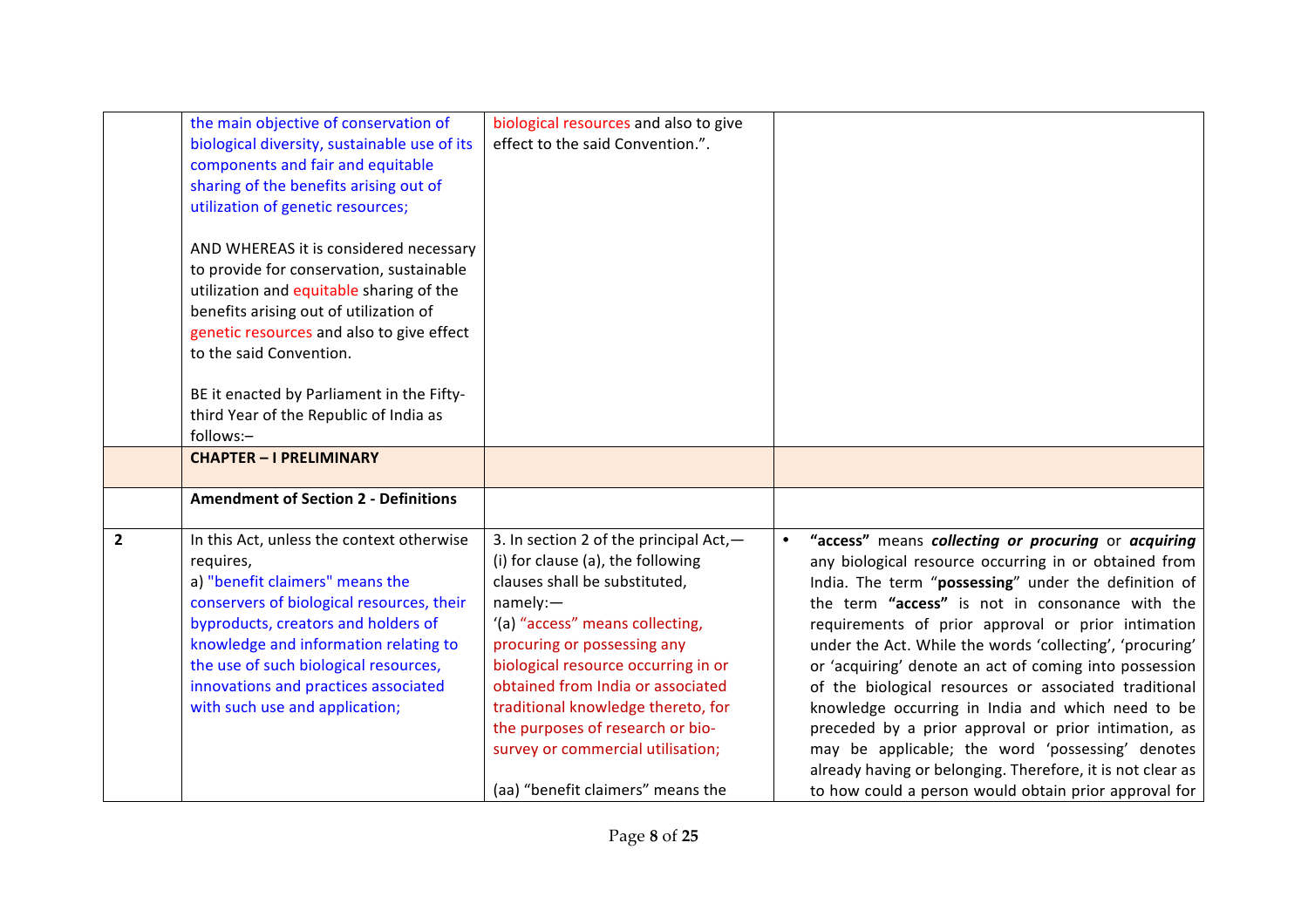|              |                                                                                                                                                                                                                                                                       | holders of associated traditional<br>knowledge thereto (excluding<br>codified traditional knowledge only<br>for Indians) and information relating<br>to the use of such biological<br>resources, innovations and practices<br>associated with such use and<br>application;';                                                                                         | $\bullet$ | biological resource or associated traditional<br>a<br>knowledge that is already in their possession. Hence it<br>is suggested to remove the word "possessing" from<br>definition of word "access "(Section 3(i) (a) of<br>Amendment).<br>The inclusion of the term 'access' needs to be<br>consistently implemented under the provisions of the<br>Act. At present, word "access" and "obtain" are used<br>interchangeably in the text this needs to be rectified,<br>to avoid any future legal issues.                   |
|--------------|-----------------------------------------------------------------------------------------------------------------------------------------------------------------------------------------------------------------------------------------------------------------------|----------------------------------------------------------------------------------------------------------------------------------------------------------------------------------------------------------------------------------------------------------------------------------------------------------------------------------------------------------------------|-----------|---------------------------------------------------------------------------------------------------------------------------------------------------------------------------------------------------------------------------------------------------------------------------------------------------------------------------------------------------------------------------------------------------------------------------------------------------------------------------------------------------------------------------|
| 2.           | (b) "biological diversity" means the<br>variability among living organisms from<br>all sources and the ecological complexes<br>of which they are part, and includes<br>diversity within species or between<br>species and of eco-systems;                             | (ii) in clause (b), after the words<br>"biological diversity", the words 'or<br>"biodiversity" ' shall be inserted;                                                                                                                                                                                                                                                  |           |                                                                                                                                                                                                                                                                                                                                                                                                                                                                                                                           |
| $\mathbf{2}$ | (c) "biological resources" means plants,<br>animals and micro-organisms or parts<br>thereof, their genetic material and by-<br>products (excluding value added<br>products) with actual or potential use or<br>value, but does not include human<br>genetic material; | iii) for clauses (c) and (d), the<br>following clauses shall be<br>substituted, namely:-<br>(c) "biological resources" include<br>plants, animals, micro-organisms or<br>parts of their genetic material,<br>derivatives (excluding value added<br>products), with actual or potential<br>use or value for humanity, but does<br>not include human genetic material; | $\bullet$ | The definition of the term "biological resources" as<br>given under the Principal Act needs to be retained,<br>except for the use of the word "derivative" instead of<br>"by-products". Following definition is proposed:<br>"biological resources" includes plants, animals and<br>micro-organisms or parts thereof, or parts of their<br>genetic material and derivatives (excluding value added<br>products) with actual or potential use or value for<br>humanity,<br>but does not include human genetic<br>material; |
| $\mathbf{2}$ | (d) "bio-survey and bio-utilization"<br>means survey or collection of species,<br>subspecies, genes, components and                                                                                                                                                   | (d) "bio-survey" means survey or<br>collection of any taxa, varieties,<br>genes, components and extracts of                                                                                                                                                                                                                                                          | $\bullet$ | In the definition of the word "bio-survey", the words<br>"species, subspecies" from the Principal Act have been<br>replaced by the words "taxa, varieties" in the                                                                                                                                                                                                                                                                                                                                                         |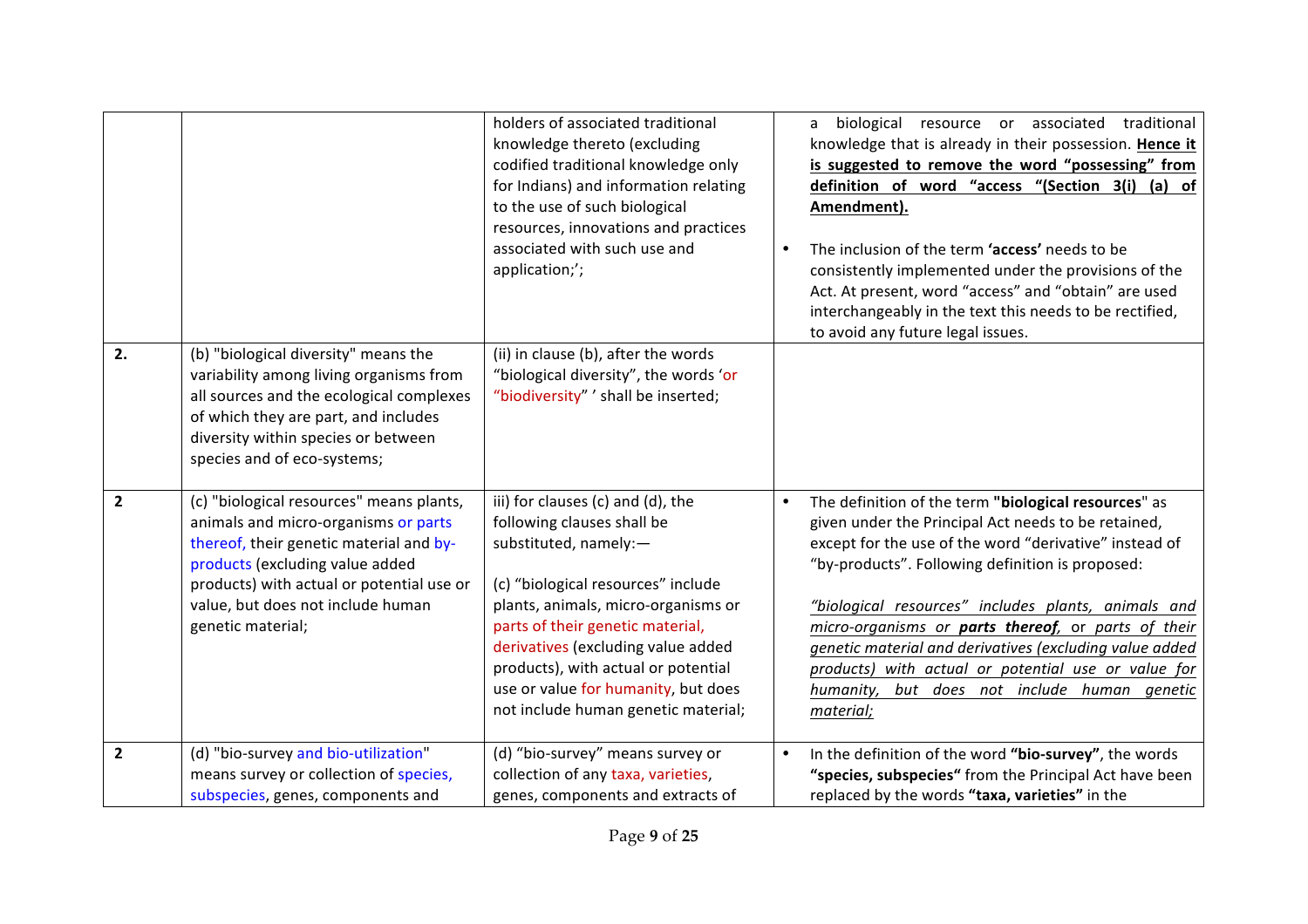|              | extracts of biological resource for any<br>purpose and includes characterization,<br>inventorisation and bioassay;                                                                                                                                                                                                                                                                                                                                                                                         | biological resource for any purpose;' | Amendment.<br>$\bullet$<br>Scientifically, variety is a taxonomic rank below that of<br>species and subspecies, but above that of form. In case<br>of cultivated crops 'variety' is a term equivalent to<br>"cultivar". The word "taxa" includes species,<br>subspecies, varieties, cultivars and forms.<br>Further, the use of the term "gene" in the above<br>definition may be replaced with "genome". Genes<br>denotes only functional units of heredity in the form of<br>DNA/RNA of an organisim, while genome includes the                                                                                                                                                                                                                                                                                       |
|--------------|------------------------------------------------------------------------------------------------------------------------------------------------------------------------------------------------------------------------------------------------------------------------------------------------------------------------------------------------------------------------------------------------------------------------------------------------------------------------------------------------------------|---------------------------------------|-------------------------------------------------------------------------------------------------------------------------------------------------------------------------------------------------------------------------------------------------------------------------------------------------------------------------------------------------------------------------------------------------------------------------------------------------------------------------------------------------------------------------------------------------------------------------------------------------------------------------------------------------------------------------------------------------------------------------------------------------------------------------------------------------------------------------|
|              |                                                                                                                                                                                                                                                                                                                                                                                                                                                                                                            |                                       | DNA/RNA and their regulatory elements (e.g. miRNA).<br>Hence, following definition is proposed under section<br>$2(d)$ :<br>"bio-survey" means survey or collection of any taxa,<br>genomes, components and extracts of biological<br>resource for any purpose;                                                                                                                                                                                                                                                                                                                                                                                                                                                                                                                                                         |
| $\mathbf{2}$ | (f) "Commercial utilization" means end<br>uses of biological resources for<br>commercial utilization such as drugs,<br>industrial enzymes, food flavours,<br>fragrance, cosmetics, emulsifiers,<br>oleoresins, colours, extracts and genes<br>used for improving crops and livestock<br>through genetic intervention, but does<br>not include conventional breeding or<br>traditional practices in use in any<br>agriculture, horticulture, poultry, dairy<br>farming, animal husbandry or bee<br>keeping; | No change                             | In the Amendment, definition of the word "Commercial<br>$\bullet$<br>Utilization" has been retained as in the Principal Act.<br>We suggest following change:<br>"Commercial utilization" means end uses of biological<br>resources for commercial (monetary) gains for production,<br>sale or licensing of products/processes such as drugs,<br>industrial enzymes, food flavours, fragrance, cosmetics,<br>emulsifiers, oleoresins, colours, extracts and genes used for<br>improving crops and livestock through genetic intervention,<br>but does not include conventional breeding or methods<br>used by breeders for improvement of genetic resources for<br>food and agriculture or traditional practices in use in any<br>agriculture, horticulture, poultry, dairy farming, animal<br>husbandry or bee keeping; |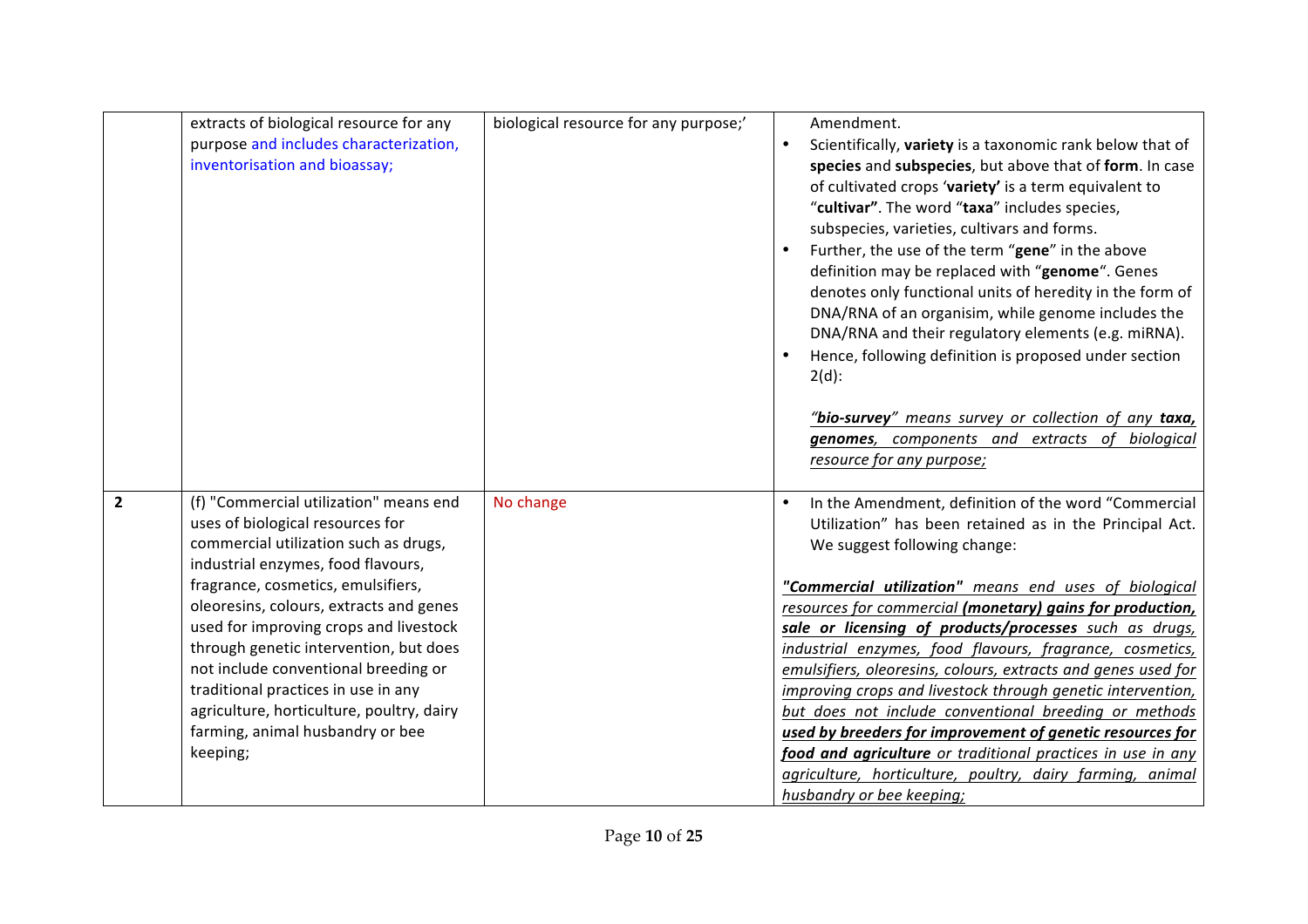|              |                                                                                                                                                    | (iv) after clause (f), the following<br>clause shall be inserted, namely:-<br>(fa) "derivative" means a naturally<br>occurring biochemical compound or<br>metabolism of biological resources,<br>even if it does not contain functional<br>units of heredity; | It is suggested that the term "derivative" as defined<br>$\bullet$<br>under the Nagoya Protocol may be used. Thus under<br>Section 2(fa) "derivative" may be defined as follows:<br>"Derivative" means a naturally occurring biochemical<br>compound resulting from the genetic expression or<br>metabolism of biological resources, even if it does not<br>contain functional units of heredity.                                                                                                                                                                 |
|--------------|----------------------------------------------------------------------------------------------------------------------------------------------------|---------------------------------------------------------------------------------------------------------------------------------------------------------------------------------------------------------------------------------------------------------------|-------------------------------------------------------------------------------------------------------------------------------------------------------------------------------------------------------------------------------------------------------------------------------------------------------------------------------------------------------------------------------------------------------------------------------------------------------------------------------------------------------------------------------------------------------------------|
| $\mathbf{2}$ | (g) "fair and equitable benefit sharing"<br>means sharing of benefits as determined<br>by the National Biodiversity Authority<br>under section 21; | (v) after clause (g), the following<br>clauses shall be inserted, namely:-                                                                                                                                                                                    |                                                                                                                                                                                                                                                                                                                                                                                                                                                                                                                                                                   |
|              |                                                                                                                                                    | (ga) "folk variety" means a cultivated<br>variety of plant that was developed,<br>grown and exchanged informally<br>among farmers;                                                                                                                            | As per Sections 2(ga), of the Amendment, new<br>$\bullet$<br>definition of "folk varieties" has been provided.<br>To our understanding the definition of farmers<br>varieties as provided under section $2   (1) (2)$ in<br>PPV&FRA 2001 needs to be used for the purpose of<br><b>BDA 2002:</b><br>$[ (I)$ "farmers' variety" means a variety which- $(i)$ has<br>been traditionally cultivated and evolved by the<br>farmers in their fields; or (ii) is a wild relative or land<br>race of a variety about which the farmers possess the<br>common knowledge;] |
|              |                                                                                                                                                    | (gc) "landrace" means primitive<br>cultivar that was grown by ancient<br>farmers and their successors;';                                                                                                                                                      | Globally, plants under cultivation are grouped broadly<br>$\bullet$<br>into two categories<br>(i) modern varieties (developed through a formal<br>system of breeding and selection, usually by plant<br>breeders. These varieties typically are genetically                                                                                                                                                                                                                                                                                                       |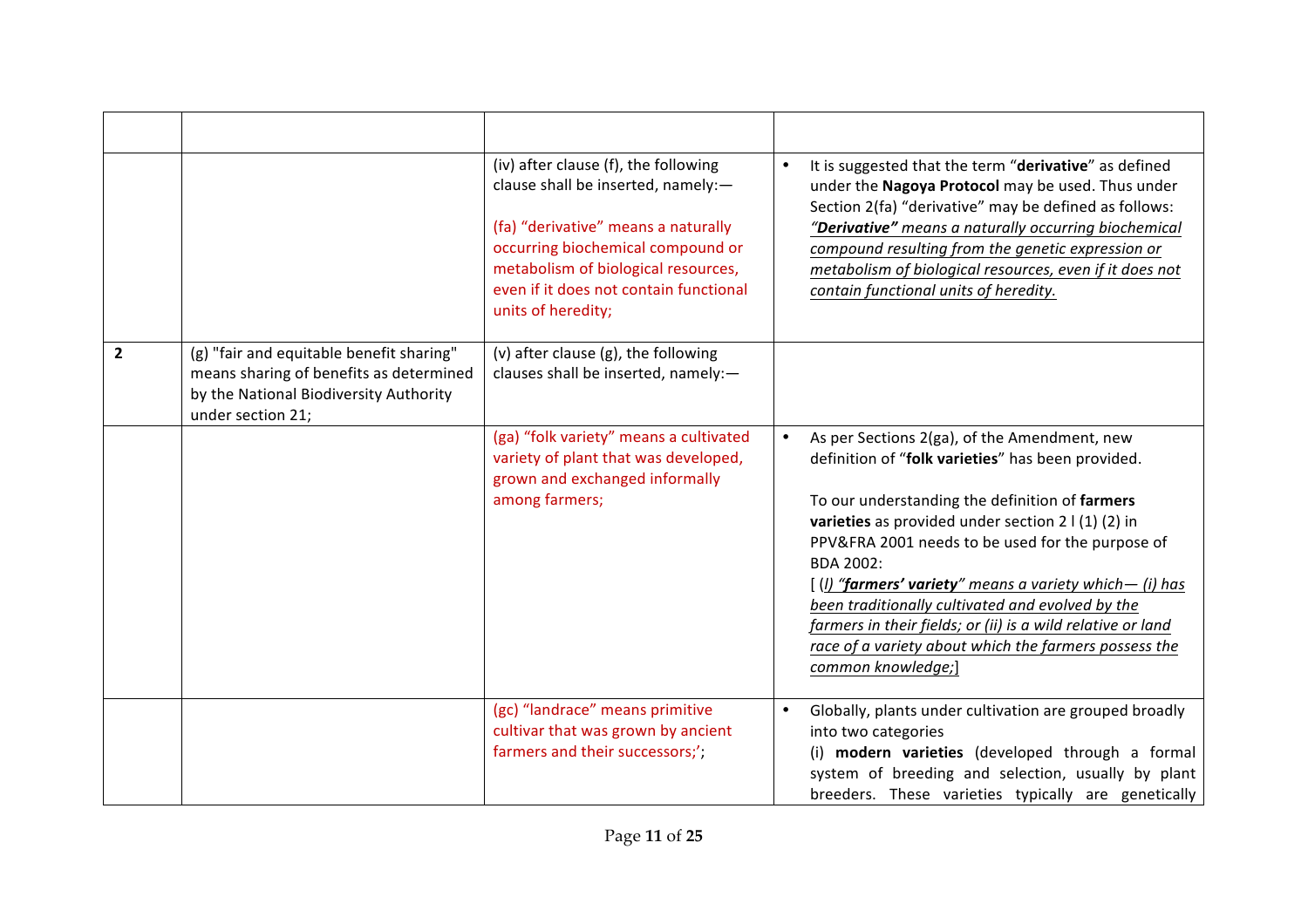|                                                                                                                                                                                                                                                                                                                                                                    | homogenous,<br>displaying<br>stable<br>characters<br>over<br>generations.<br>landraces/traditional varieties<br>(also<br>called<br>(ii)<br>heirloom varieties, farmers' varieties), which have<br>been selected and developed by farmers through years<br>of cultivation and seed saving for the next season,<br>often handed down through generations. These<br>varieties are selected by farmers for adaptation to local<br>conditions and food preferences. They are typically<br>genetically heterogeneous and variable. These varieties<br>are associated with cultivation continuity in relatively<br>large area, by choice by a community. They have arisen<br>from primitive cultivars which were selected and<br>cultivated by the farmers for many generations.<br>Further, wild species and wild relatives of crops are<br>the naturally occurring plant species which have<br>common ancestry with crops and can cross with crop<br>species.<br>In light of this, it is suggested that Sections 2(ga) and 2(gc)<br>be carefully redefined to remove ambiguity and overlap<br>(landrace, folk varieties and farmers varieties) |
|--------------------------------------------------------------------------------------------------------------------------------------------------------------------------------------------------------------------------------------------------------------------------------------------------------------------------------------------------------------------|-------------------------------------------------------------------------------------------------------------------------------------------------------------------------------------------------------------------------------------------------------------------------------------------------------------------------------------------------------------------------------------------------------------------------------------------------------------------------------------------------------------------------------------------------------------------------------------------------------------------------------------------------------------------------------------------------------------------------------------------------------------------------------------------------------------------------------------------------------------------------------------------------------------------------------------------------------------------------------------------------------------------------------------------------------------------------------------------------------------------------------------------|
| (gb) "India" means the territory of<br>India as referred to in article 1 of the<br>Constitution, its territorial waters,<br>seabed and sub-soil underlying such<br>waters, continental shelf, exclusive<br>economic zone or any other<br>maritime zone as referred to in the<br>Territorial Waters, Continental Shelf,<br><b>Exclusive Economic Zone and other</b> | This sub-clause has provided the spatial and<br>$\bullet$<br>geographical context for defining "India", and is<br>appreciated. However, for the context of various<br>sections of the BDA 2002 (2a, 3(1), 4, 19) the phrase<br>"occurring in, or obtained or accessed from, India"<br>needs to be qualified in terms of biological resources<br>per se, such as to distinguish<br>indigenous (native) biological resources,<br>1.                                                                                                                                                                                                                                                                                                                                                                                                                                                                                                                                                                                                                                                                                                         |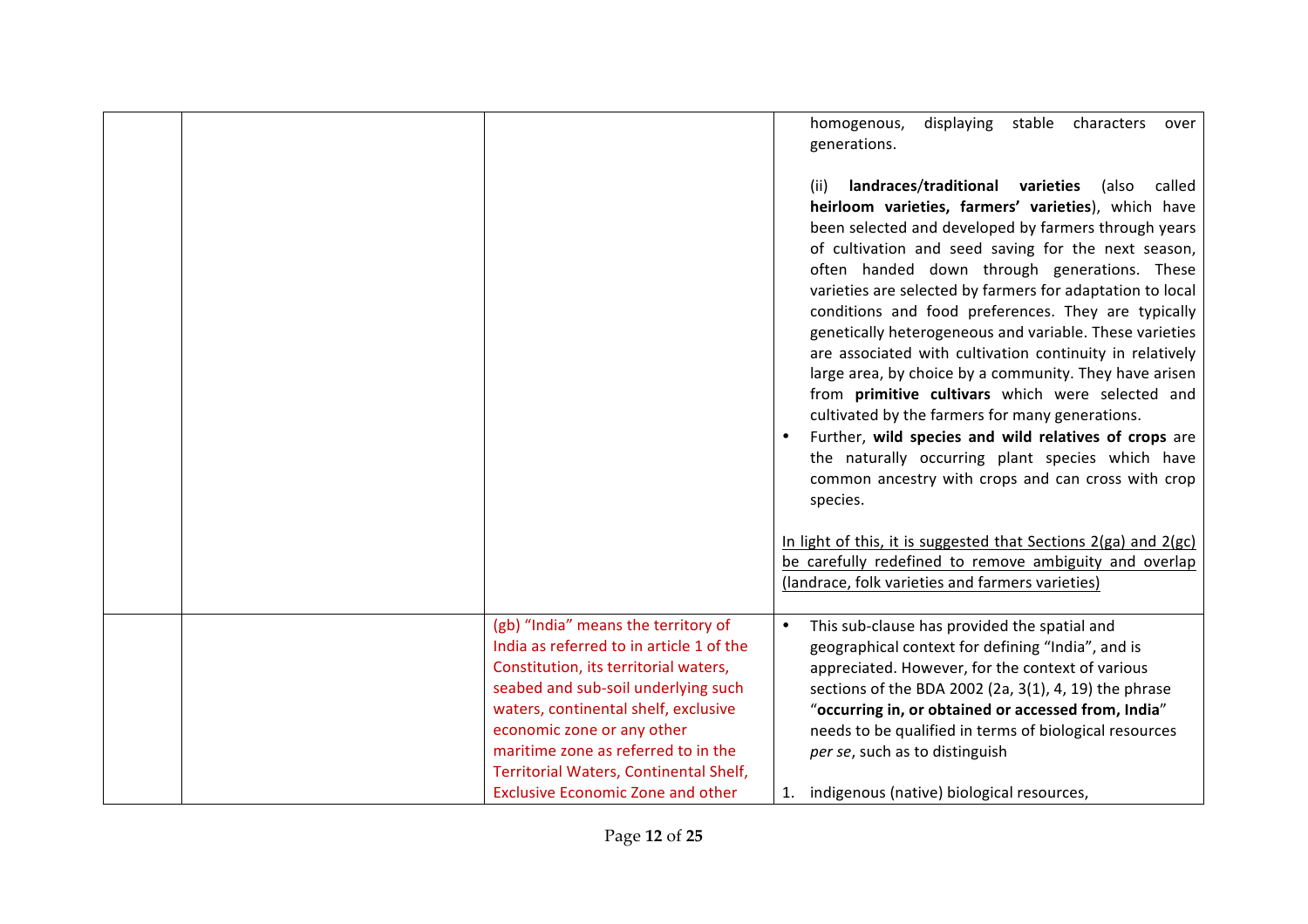|                                                                                                                                                      | Maritime Zones Act, 1976, and the<br>air space above its territory;                   | biological resources that are available in India but were<br>2.<br>imported (exotic) and have naturalized,<br>biological resources imported in India (post-CBD),<br>3.<br>Exotic/imported material that may arrive in future for<br>4.<br>commercial and/or research purpose.<br>Would biological resources in the categories 3 and 4 be<br>deemed to "Occur in India" and subject to benefit sharing<br>and other provisions of the BDA 2002? This would be<br>counter-intuitive to the sections $6(1)$ and $18(4)$ as<br>applicable to biological resource obtained from foreign<br>source and being used/propagated India.<br>Hence qualifying the phrase "occurring in, or obtained<br>$\bullet$<br>or accessed from, India" requires detailed scientific<br>and legal deliberation, before its clarification in the<br>Amendment.                                     |
|------------------------------------------------------------------------------------------------------------------------------------------------------|---------------------------------------------------------------------------------------|----------------------------------------------------------------------------------------------------------------------------------------------------------------------------------------------------------------------------------------------------------------------------------------------------------------------------------------------------------------------------------------------------------------------------------------------------------------------------------------------------------------------------------------------------------------------------------------------------------------------------------------------------------------------------------------------------------------------------------------------------------------------------------------------------------------------------------------------------------------------------|
| SOME ADDITIONAL DEFINITIONS REQUIRED IN THE AMENDMENT<br>with the Nagoya Protocol, as follows:<br>Amendment. Following definition may be considered: | public domain, including Ayurveda, Siddha, Unani systems of medicine, amongst others. | The definition of "codified traditional knowledge" needs to be provided in the Amendment, for sake of clarity, certainty and in consonance<br>"Codified traditional knowledge" is traditional knowledge which is in some systematic and structured form, in which the knowledge is<br>ordered, organized, classified and categorized in some manner. These include knowledge disclosed in writing in ancient scriptures and are in<br>The definition of "Conventional breeding or traditional practices" needs to be provided, which is missing both in the Principal Act and the<br>"Conventional breeding or traditional practices" means those methods of breeding and practices that are being used by growers or<br>cultivators or farmers or local communities or breeders in India in agriculture, forestry, aquaculture, horticulture, sericulture, poultry, dairy |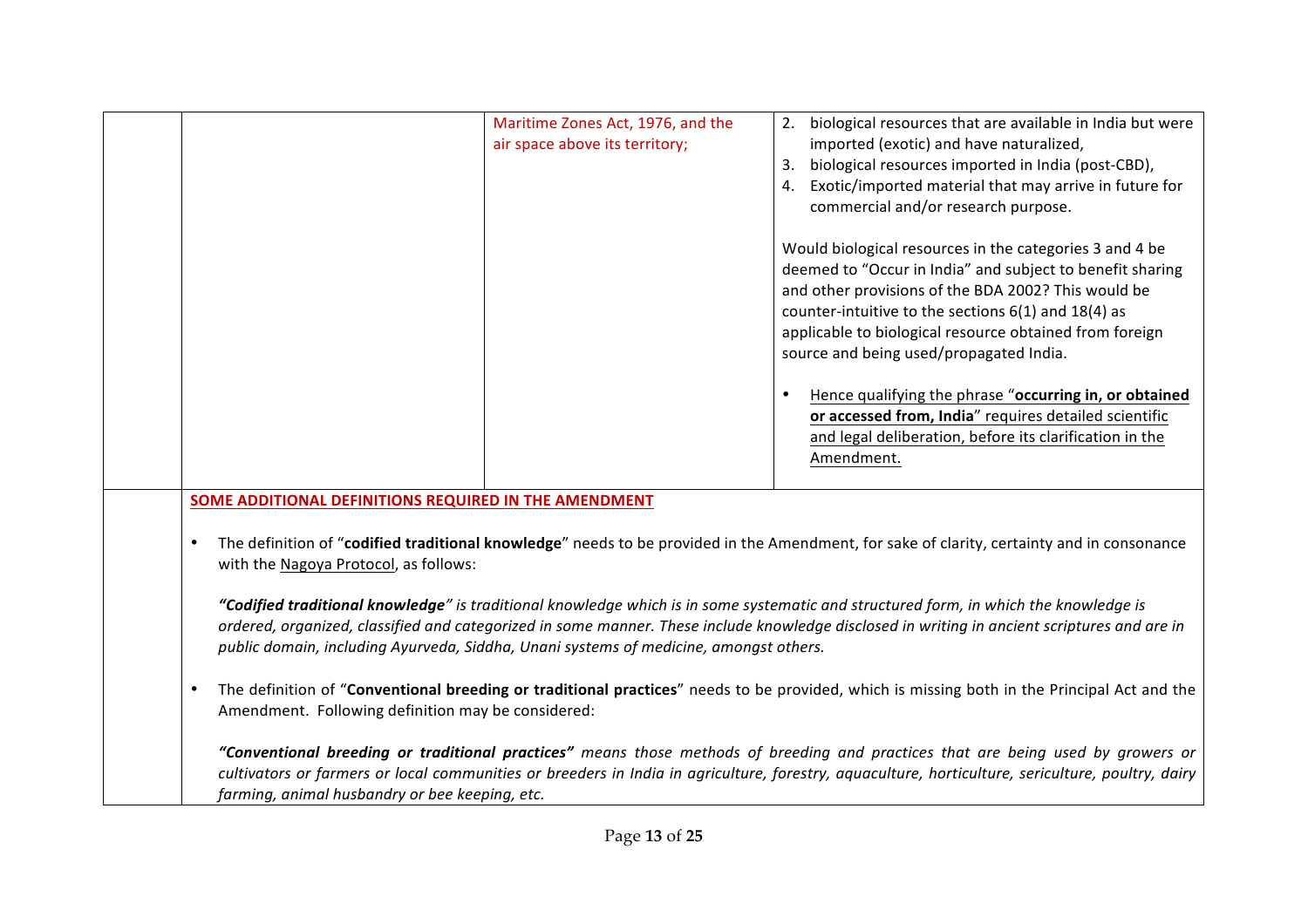|                | <b>CHAPTER-II</b><br><b>Amendment of section 3</b><br>Certain persons not to undertake<br>Biodiversity related activities without<br>approval of National<br><b>Biodiversity</b><br>Authority                                                                                                                                                                                                                                     |                                                                                                                                                                                                                                                                                                                                                                                               |                                                                                                                                                                                                                                                                                                                                                                                                                                                                                                                                                              |
|----------------|-----------------------------------------------------------------------------------------------------------------------------------------------------------------------------------------------------------------------------------------------------------------------------------------------------------------------------------------------------------------------------------------------------------------------------------|-----------------------------------------------------------------------------------------------------------------------------------------------------------------------------------------------------------------------------------------------------------------------------------------------------------------------------------------------------------------------------------------------|--------------------------------------------------------------------------------------------------------------------------------------------------------------------------------------------------------------------------------------------------------------------------------------------------------------------------------------------------------------------------------------------------------------------------------------------------------------------------------------------------------------------------------------------------------------|
| $\overline{3}$ | (1) No person referred to in sub-section<br>(2) shall, without previous approval of<br>the National Biodiversity Authority,<br>obtain any biological resource occurring<br>in India or knowledge associated thereto<br>for research or for commercial utilization<br>or for bio-survey and bio-utilization.                                                                                                                       | No change                                                                                                                                                                                                                                                                                                                                                                                     | Section 3 (1) of the Principal Act, should be consistent<br>$\bullet$<br>with Section 19 and be amended as :-<br>3(1) No person referred to in sub-section (2) shall, without<br>previous approval of the National Biodiversity Authority,<br>access any biological resource occurring in India or<br>traditional knowledge associated thereto for research or for<br>bio-survey or commercial utilization.                                                                                                                                                  |
|                | <b>Amendment of section 5.</b><br>Sections 3 and 4 not to apply to certain<br>collaborative research projects                                                                                                                                                                                                                                                                                                                     | (i) in marginal heading, for the words<br>and figures "Sections 3 and 4", the<br>words "Certain provisions" shall be<br>substituted;                                                                                                                                                                                                                                                          | <b>No Comments</b>                                                                                                                                                                                                                                                                                                                                                                                                                                                                                                                                           |
| 5              | (1) The provisions of sections 3 and 4<br>shall not apply to collaborative research<br>projects involving transfer or exchange<br>of biological resources or information<br>relating thereto between institutions,<br>including Government sponsored<br>institutions of India, and such<br>institutions in other countries, if such<br>collaborative research projects satisfy<br>the conditions specified in sub-section<br>(3). | 7. In section 5 of the Principal Act, in<br>sub-section (1), the following sub-<br>section shall be substituted,<br>namely:<br>"(1) The provisions of clause (a) of<br>sub-section (1) of section 3 shall not<br>apply to collaborative research<br>projects involving transfer or<br>exchange of biological resource or<br>associated traditional knowledge<br>thereto between institutions, | There is no clause (a) of sub-section (1) of section 3. Hence<br>the amendment may be corrected as follows:<br>(1) The provisions of sub-section (1) of section 3 shall not<br>apply to collaborative research projects involving transfer<br>or exchange of biological resource or associated traditional<br>knowledge thereto between institutions, including<br>Government sponsored institutions of India, and such<br>institutions in other countries, if such collaborative research<br>projects satisfy the conditions specified in sub-section (3)". |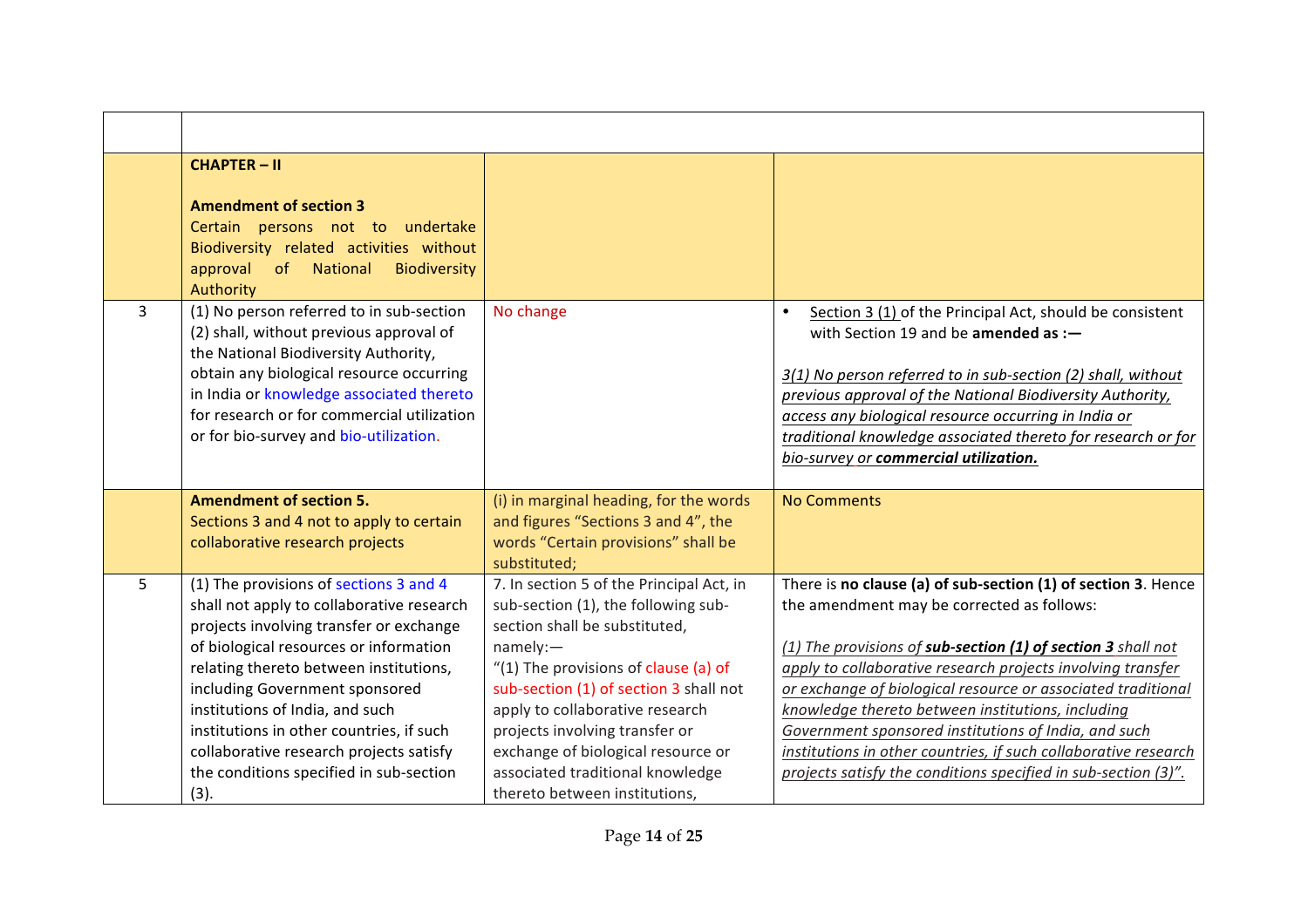|                |                                                                                                                                                                                                                                                                                                                                                                                                                                                                                                                                                                                                                     | including Government sponsored<br>institutions of India, and such<br>institutions in other countries, if<br>such collaborative research projects<br>satisfy the conditions specified in<br>sub-section (3).".                                                                                                                                                                                                                                                                                                                                                                                                                                                                                                                                                                     |                                                                                                                                                                                                                                                                                                                                                                                                                                                                                                                                                                                                                                                       |
|----------------|---------------------------------------------------------------------------------------------------------------------------------------------------------------------------------------------------------------------------------------------------------------------------------------------------------------------------------------------------------------------------------------------------------------------------------------------------------------------------------------------------------------------------------------------------------------------------------------------------------------------|-----------------------------------------------------------------------------------------------------------------------------------------------------------------------------------------------------------------------------------------------------------------------------------------------------------------------------------------------------------------------------------------------------------------------------------------------------------------------------------------------------------------------------------------------------------------------------------------------------------------------------------------------------------------------------------------------------------------------------------------------------------------------------------|-------------------------------------------------------------------------------------------------------------------------------------------------------------------------------------------------------------------------------------------------------------------------------------------------------------------------------------------------------------------------------------------------------------------------------------------------------------------------------------------------------------------------------------------------------------------------------------------------------------------------------------------------------|
|                | <b>Substitution of new section for section</b><br>7.<br>Prior intimation to State Biodiversity<br>Board for obtaining biological resource<br>for certain purposes                                                                                                                                                                                                                                                                                                                                                                                                                                                   |                                                                                                                                                                                                                                                                                                                                                                                                                                                                                                                                                                                                                                                                                                                                                                                   |                                                                                                                                                                                                                                                                                                                                                                                                                                                                                                                                                                                                                                                       |
| $\overline{7}$ | 7. No person, who is a citizen of India or<br>a body corporate, association or<br>organization which is registered in India,<br>shall obtain any biological resource for<br>commercial utilization, or bio-survey and<br>bio-utilization for commercial utilization<br>except after giving prior intimation to<br>the State Biodiversity Board concerned:<br>Provided that the provisions of this<br>section shall not apply to the local<br>people and communities of the area,<br>including growers and cultivators of<br>biodiversity, and vaids and hakims, who<br>have been practicing indigenous<br>medicine. | 9. For section 7 of the principal Act,<br>the following section shall be<br>substituted,<br>namely:<br>"7. (1) No person, other than the<br>person covered under sub-section<br>(2) of section 3, shall access any<br>biological resource and its associated<br>knowledge for commercial<br>utilisation, without giving prior<br>intimation to the concerned State<br>Biodiversity Board, subject to the<br>provisions of clause (b) of section 23<br>and sub-section (2) of section 24:<br>Provided that the provisions of this<br>section shall not apply to the<br>codified traditional knowledge,<br>cultivated medicinal plants and its<br>products, local people and<br>communities of the area, including<br>growers and cultivators of<br>biodiversity, vaids, hakims and | The manner of issuing certificate of origin for<br>$\bullet$<br>cultivated medicinal plants needs clarification;<br>otherwise it causes apprehension that by exempting<br>cultivated medicinal plants and its products, from<br>unrestricted access for commercial utilization by the<br>local people and communities of the area, including<br>growers and cultivators of biodiversity, vaids, hakims<br>and registered AYUSH practitioners who have been<br>practicing indigenous medicines, including Indian<br>systems of medicine, may lead to exploitation of these<br>important biological resources, many of which are<br>already threatened. |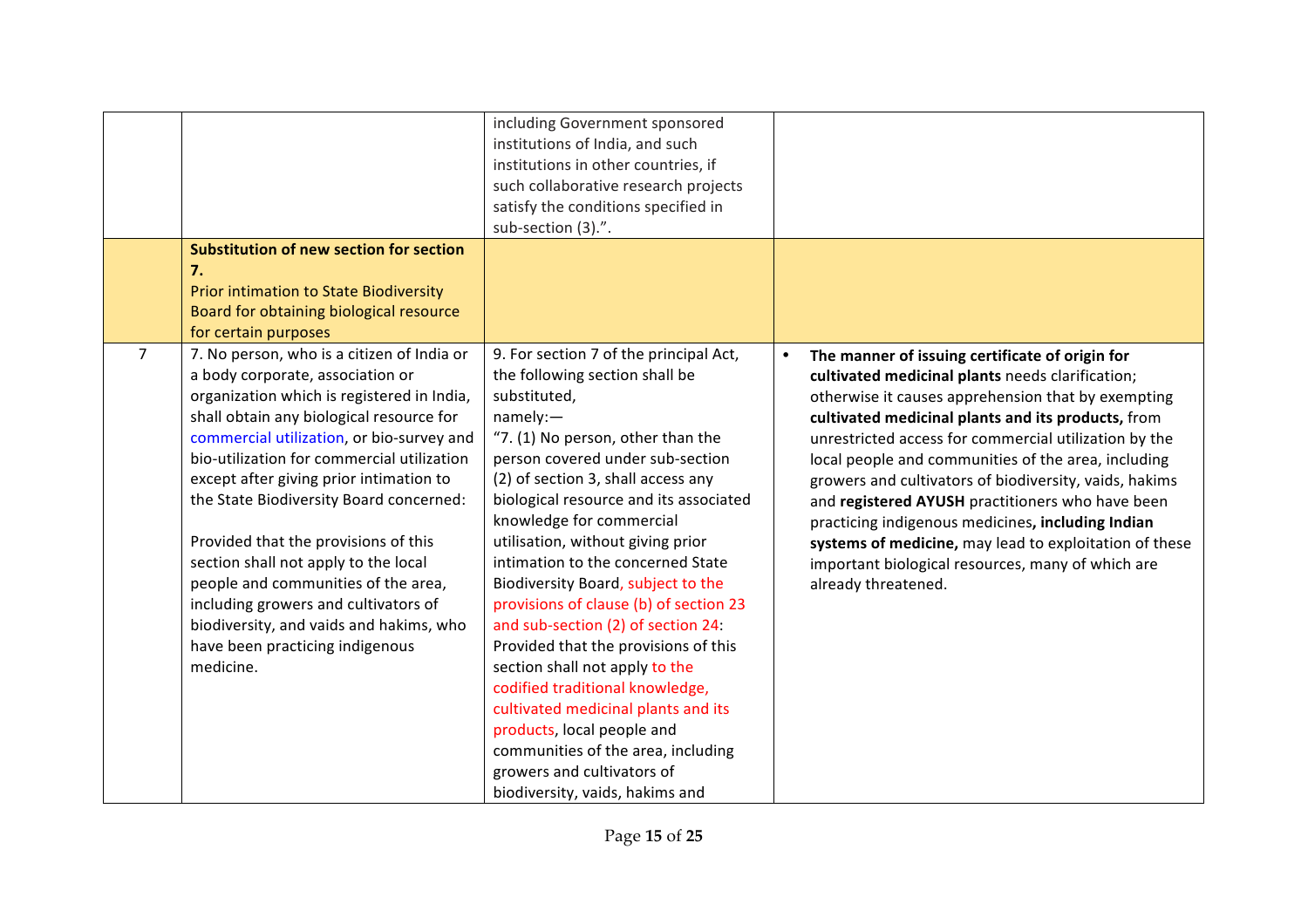|   |                                                                                | registered AYUSH practitioners who<br>have been practicing indigenous<br>medicines, including Indian systems<br>of medicine for sustenance and<br>livelihood.<br>(2) The manner of issuing certificate<br>of origin for cultivated medicinal<br>plants shall be such as may be<br>prescribed." |           |                                                                                                        |
|---|--------------------------------------------------------------------------------|------------------------------------------------------------------------------------------------------------------------------------------------------------------------------------------------------------------------------------------------------------------------------------------------|-----------|--------------------------------------------------------------------------------------------------------|
|   | <b>CHAPTER - III</b>                                                           |                                                                                                                                                                                                                                                                                                |           |                                                                                                        |
|   | <b>National Biodiversity Authority</b>                                         |                                                                                                                                                                                                                                                                                                |           |                                                                                                        |
|   | <b>Amendment of section 8</b>                                                  |                                                                                                                                                                                                                                                                                                |           |                                                                                                        |
|   | <b>Establishment of National Biodiversity</b><br>Authority                     |                                                                                                                                                                                                                                                                                                |           |                                                                                                        |
| 8 | 8.(1) With effect from such date as the                                        | 10. In section 8 of the principal                                                                                                                                                                                                                                                              | $\bullet$ | While it is appreciated that representatives from                                                      |
|   | Central Government may, by notification                                        | $Act. -$                                                                                                                                                                                                                                                                                       |           | Ministry of Agriculture & Farmers' Welfare and                                                         |
|   | in the Official Gazette, appoint, there                                        | (a) for sub-section (3), the following                                                                                                                                                                                                                                                         |           | Department of Agricultural Research and Education                                                      |
|   | shall be established by the Central                                            | sub-section shall be substituted,                                                                                                                                                                                                                                                              |           | (DARE) are explicitly included as ex-officio members,                                                  |
|   | Government for the purposes of this Act,                                       | namely:                                                                                                                                                                                                                                                                                        |           | there is a great need to include member(s) from Indian                                                 |
|   | a body to be called the National                                               |                                                                                                                                                                                                                                                                                                |           | Council of Agricultural Research (ICAR), to represent                                                  |
|   | Biodiversity Authority.                                                        | "(3) The Head office of the National                                                                                                                                                                                                                                                           |           | the vast component of agrobiodiversity (biological                                                     |
|   |                                                                                | Biodiversity Authority shall be at                                                                                                                                                                                                                                                             |           | diversity for food and agriculture) that is being                                                      |
|   | (2) The National Biodiversity Authority                                        | Chennai and the Central                                                                                                                                                                                                                                                                        |           | managed through its five national bureaus (on plants,                                                  |
|   | shall be a body corporate by the name                                          | Government may, by notification in                                                                                                                                                                                                                                                             |           | animals, fish, microbes, and insects) and >97 research                                                 |
|   | aforesaid, having perpetual succession                                         | the Official Gazette, establish                                                                                                                                                                                                                                                                |           | institutes. The bureaus and other ICAR institutes are                                                  |
|   | and a common seal, with power to                                               | regional offices in other places in                                                                                                                                                                                                                                                            |           | also the designated depositories under the BDA 2002.                                                   |
|   | acquire, hold and dispose of property,                                         | India.";                                                                                                                                                                                                                                                                                       | $\bullet$ | Just like ICFRE has been added in addition to the                                                      |
|   | both movable and immovable, and to<br>contract, and shall by the said name sue | (b) in sub-section $(4)$ , -                                                                                                                                                                                                                                                                   |           | MoEF&CC, the ICAR needs to be included as the ex                                                       |
|   | and be sued.                                                                   | (i) for clauses (a), (b) and (c), the                                                                                                                                                                                                                                                          |           | officio member to assist/oversee matters related to<br>access to GRFA, international exchange, ex situ |
|   |                                                                                | following clauses shall be                                                                                                                                                                                                                                                                     |           | conservation, documentation and data-cross-talks,                                                      |
|   | (3) The head office of the National                                            | substituted, namely:-                                                                                                                                                                                                                                                                          |           | technological<br>advances<br>challenges<br>posing<br>to                                                |
|   | Biodiversity Authority shall be at                                             | "(a) a Chairperson, who shall be an                                                                                                                                                                                                                                                            |           | conventional systems, etc.                                                                             |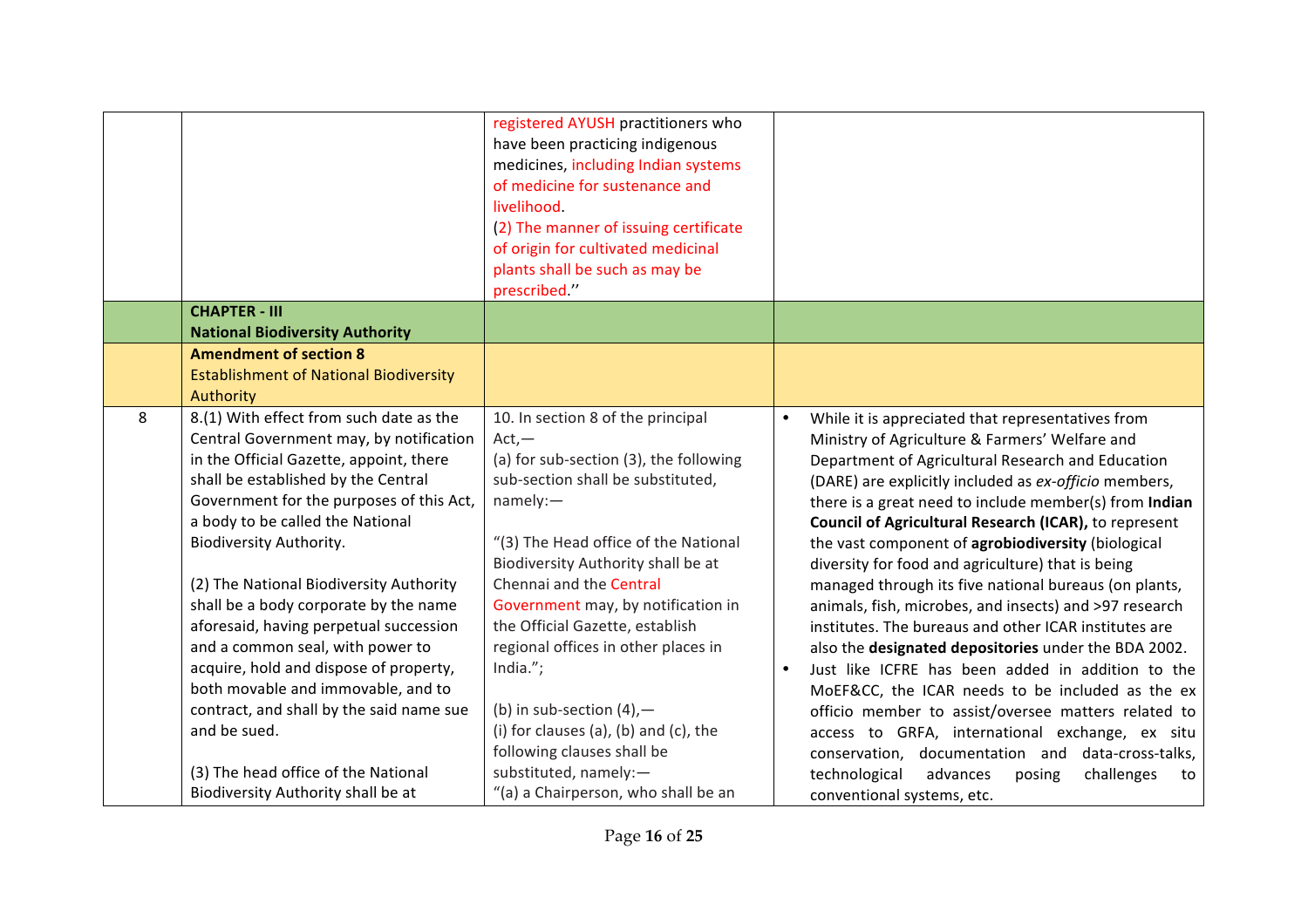| Chennai and the National Biodiversity       | eminent person having adequate          |  |
|---------------------------------------------|-----------------------------------------|--|
| Authority may, with the previous            | knowledge, expertise and                |  |
| approval of the Central Government,         | experience in the conservation and      |  |
| establish offices at other places in India. | sustainable use of biological diversity |  |
|                                             | and in matters relating to fair and     |  |
| (4) The National Biodiversity Authority     | equitable sharing of benefits, to be    |  |
| shall consist of the following members,     | appointed by the Central                |  |
|                                             | Government;                             |  |
| (a) a Chairperson, who shall be an          |                                         |  |
| eminent person having adequate              | (b) sixteen ex officio members to be    |  |
| knowledge and experience in the             | appointed by the Central                |  |
| conservation and sustainable use of         | Government, representing the            |  |
| biological diversity and in matters         | Ministries dealing with-                |  |
| relating to equitable sharing of benefits,  |                                         |  |
| to be appointed by the Central              | (i) Agricultural Research and           |  |
| Government;                                 | Education;                              |  |
|                                             | (ii) Agriculture and Farmers Welfare;   |  |
| (b) three ex officio members to be          | (iii) Ayurveda, Unani, Siddha, Sowa     |  |
| appointed by the Central Government,        | Rigpa, Yoga and Naturopathy and         |  |
| one representing the Ministry dealing       | Homoeopathy;                            |  |
| with Tribal Affairs and two representing    | (iv) Biotechnology;                     |  |
| the Ministry dealing with Environment       | (v) Environment and Climate             |  |
| and Forests of whom one shall be the        | Change;                                 |  |
| Additional Director General of Forests or   | (vi) Forests and Wildlife;              |  |
| the Director General of Forests;            | (vii) Indian Council of Forestry        |  |
|                                             | Research and Education;                 |  |
| (c) seven ex officio members to be          | (viii) Earth Sciences;                  |  |
| appointed by the Central Government to      | (ix) Panchayati Raj;                    |  |
| represent respectively the Ministries of    | (x) Science and Technology;             |  |
| the Central Government dealing with -       | (xi) Scientific and Industrial          |  |
|                                             | Research;                               |  |
| (i) Agricultural Research and Education;    | (xii) Tribal Affairs;                   |  |
| (ii) Biotechnology;                         |                                         |  |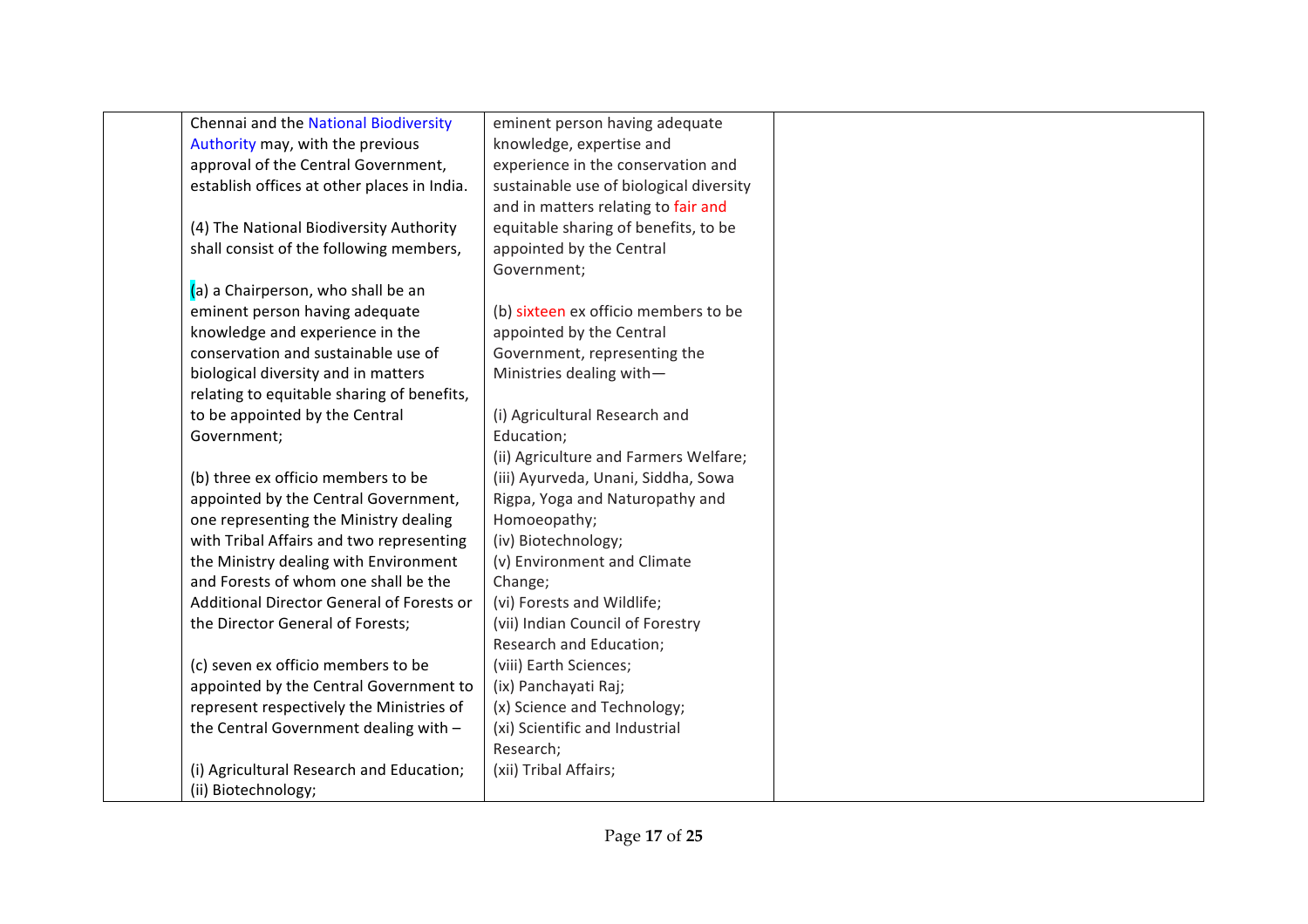|    | (iii) Ocean Development;                    | (c) four representatives from State            |                                                               |
|----|---------------------------------------------|------------------------------------------------|---------------------------------------------------------------|
|    | (iv) Agriculture and Cooperation;           | <b>Biodiversity Boards on rotational</b>       |                                                               |
|    | (v) Indian Systems of Medicine and          | basis;                                         |                                                               |
|    | Homoeopathy;                                |                                                |                                                               |
|    | (vi) Science and Technology;                | (ii) in clause $(d)$ , -                       |                                                               |
|    | (vii) Scientific and Industrial Research;   | (A) for the word "specialists", the            |                                                               |
|    |                                             | words "specialists, legal experts"             |                                                               |
|    | (d) five non-official members to be         | shall be substituted;                          |                                                               |
|    | appointed from amongst specialists and      | (B) for the word "equitable", the              |                                                               |
|    | scientists having special knowledge of, or  | words "fair and equitable" shall be            |                                                               |
|    | experience in, matters relating to          | substituted;                                   |                                                               |
|    | conservation of biological diversity,       | (iii) after clause (d), the following          |                                                               |
|    | sustainable use of biological resources     | clause shall be inserted, namely:-             |                                                               |
|    | and equitable sharing of benefits arising   |                                                |                                                               |
|    | out of the use of biological resources,     | "(e) a Member-Secretary, who shall             |                                                               |
|    | representatives of industry, conservers,    | have experience in matters relating            |                                                               |
|    | creators and know ledge-holders of          | to biodiversity conservation, to be            |                                                               |
|    | biological resources.                       | appointed by the Central                       |                                                               |
|    |                                             | Government."                                   |                                                               |
|    | <b>Conditions of service of Chairperson</b> |                                                |                                                               |
|    | and members                                 |                                                |                                                               |
| 10 | The Chairperson shall be the Chief          | The Chairperson shall be the Chief             |                                                               |
|    | Executive of the National Biodiversity      | <b>Executive of the National</b>               |                                                               |
|    | Authority and shall exercise such powers    | <b>Biodiversity Authority and shall</b>        |                                                               |
|    | and perform such duties, as may be          | exercise such powers and perform               |                                                               |
|    | prescribed.                                 | such duties, as may be prescribed.             |                                                               |
|    |                                             | 10 A. (1) The Member-Secretary shall           | With the inclusion of this clause (chief coordinating officer |
|    |                                             | be the chief coordinating officer and          | and the convener), and in case of conflict of opinion         |
|    |                                             | the convener of the National                   | between Chairperson and Member Secretary, whose               |
|    |                                             | <b>Biodiversity Authority and shall assist</b> | decision will prevail? It is not clear with this amendment.   |
|    |                                             | that Authority in the discharge of its         |                                                               |
|    |                                             | functions under this Act.                      |                                                               |
|    |                                             | (2) The Member-Secretary shall                 |                                                               |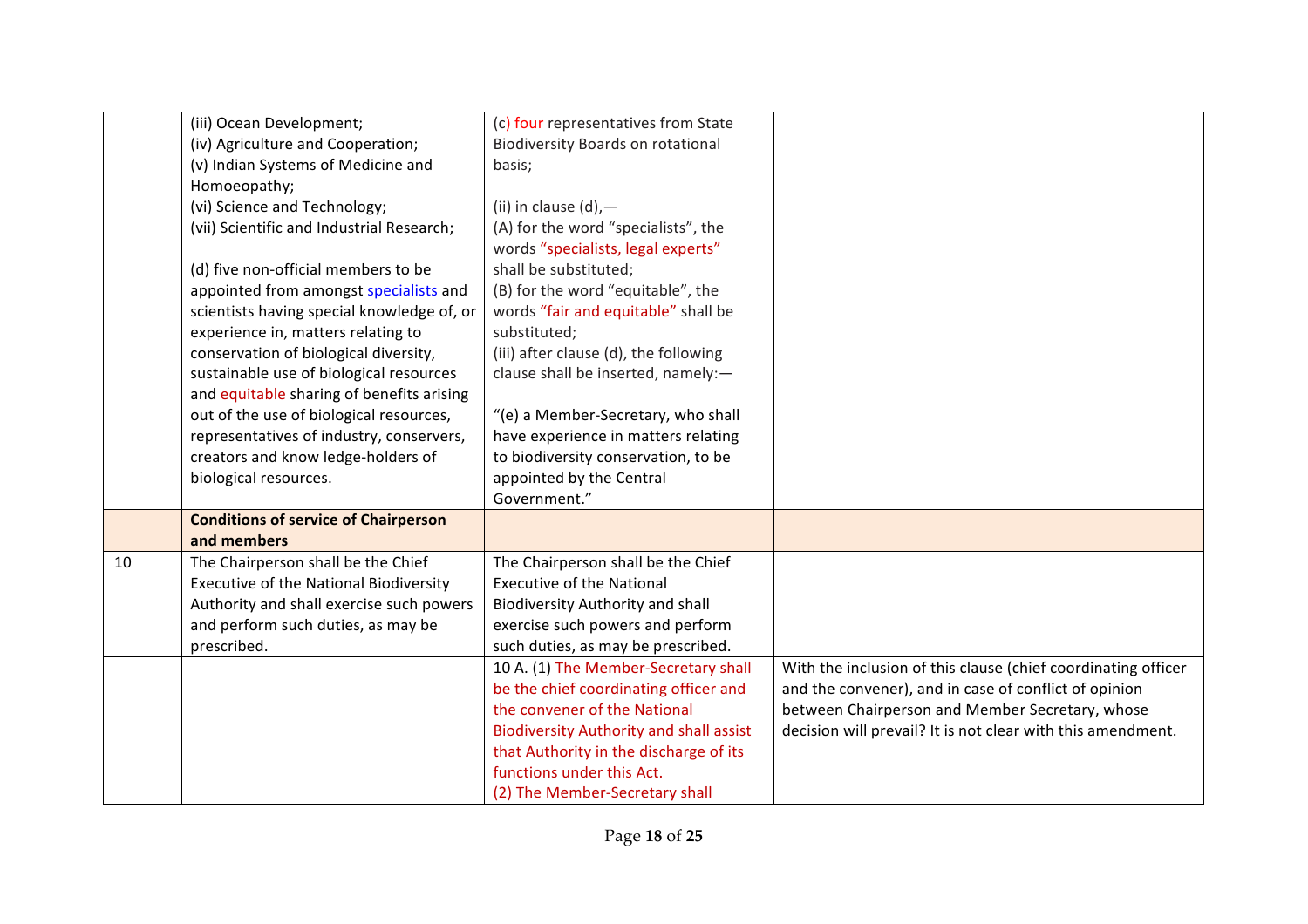|                                                                                                                                                                                                                                                                                                                                                                                                                                                                      | perform such other functions as may                                                                                                                                                                                                                                                                                                                                                                                                                                                       |                                                                                                                                                                                                                                                                                                                                                                                                                                                                                                                                                                                                                                                                                                                                                                                                                                                                                                                                                                                                                                                                                                                                                                                                                                                                                                                                                                                                                                                                                                                                                                                                                                                                                                                  |
|----------------------------------------------------------------------------------------------------------------------------------------------------------------------------------------------------------------------------------------------------------------------------------------------------------------------------------------------------------------------------------------------------------------------------------------------------------------------|-------------------------------------------------------------------------------------------------------------------------------------------------------------------------------------------------------------------------------------------------------------------------------------------------------------------------------------------------------------------------------------------------------------------------------------------------------------------------------------------|------------------------------------------------------------------------------------------------------------------------------------------------------------------------------------------------------------------------------------------------------------------------------------------------------------------------------------------------------------------------------------------------------------------------------------------------------------------------------------------------------------------------------------------------------------------------------------------------------------------------------------------------------------------------------------------------------------------------------------------------------------------------------------------------------------------------------------------------------------------------------------------------------------------------------------------------------------------------------------------------------------------------------------------------------------------------------------------------------------------------------------------------------------------------------------------------------------------------------------------------------------------------------------------------------------------------------------------------------------------------------------------------------------------------------------------------------------------------------------------------------------------------------------------------------------------------------------------------------------------------------------------------------------------------------------------------------------------|
|                                                                                                                                                                                                                                                                                                                                                                                                                                                                      | be prescribed.                                                                                                                                                                                                                                                                                                                                                                                                                                                                            |                                                                                                                                                                                                                                                                                                                                                                                                                                                                                                                                                                                                                                                                                                                                                                                                                                                                                                                                                                                                                                                                                                                                                                                                                                                                                                                                                                                                                                                                                                                                                                                                                                                                                                                  |
| <b>Delegation of powers</b>                                                                                                                                                                                                                                                                                                                                                                                                                                          |                                                                                                                                                                                                                                                                                                                                                                                                                                                                                           |                                                                                                                                                                                                                                                                                                                                                                                                                                                                                                                                                                                                                                                                                                                                                                                                                                                                                                                                                                                                                                                                                                                                                                                                                                                                                                                                                                                                                                                                                                                                                                                                                                                                                                                  |
| 16<br>The National Biodiversity Authority may, by<br>general or special order in writing, delegate<br>to anymember, officer of the National<br>Biodiversity Authority or any other person<br>subject to such conditions, if any, as may be<br>specified in the order, such of the powers<br>and functions under this Act (except the<br>power to prefer an appeal under section 50<br>and the power tomake regulations under<br>section 64) as it may deem necessary | The National Biodiversity Authority may,<br>by general or special order in writing,<br>delegate to anymember or Member-<br>Secretary, officer of the National<br>Biodiversity Authority or any other<br>person subject to such conditions, if any,<br>as may be specified in the order, such of<br>the powers and functions under this<br>Act (except the power to prefer an<br>appeal under section 50 and the power<br>tomake regulations under section 64) as<br>it may deem necessary | At the international level, the Food and Agriculture<br>$\bullet$<br>organization of the United Nations (FAO) recognizes<br>the specific role of genetic resources for food and<br>agriculture (GRFA) for food and nutritional security of<br>the world, interdependence of different countries for<br>these GRFA, human interventions required for their<br>management and conservation, involvement of large<br>number of genetically diverse lines or germplasm<br>required for their improvement.<br>Hence, emphasis on free flow of germplasm has been<br>$\bullet$<br>enshrined in the International Treaty on Plant Genetic<br>Resources for Food and Agriculture (ITPGRFA).<br>Due to the implementation of BDA 2002, exchange of<br>$\bullet$<br>GRFA has been adversely effected.<br>Further, ICAR/ DARE being one of the nodal<br>٠<br>departments of the Ministry of Agriculture, is<br>mandated for research and development in the field of<br>agricultural research and education. As per allocation<br>of business (w.e.f.1973), and as per list I of the Seventh<br>Schedule of the Constitution of India) the international<br>cooperation and assistance in the field of agricultural<br>research and education including relations with<br>foreign and international agricultural research<br>institutions and organizations is also assigned to<br>ICAR/DARE. Consequential to the business allocated,<br>ICAR/ DARE has the mandate to introduce, exchange<br>and explore new resources in crops, animals, fish,<br>microbes and insects from other countries.<br>Keeping in view, the importance of agrobiodiversity<br>$\bullet$<br>(Biodiversity for Food and Agriculture) which is the |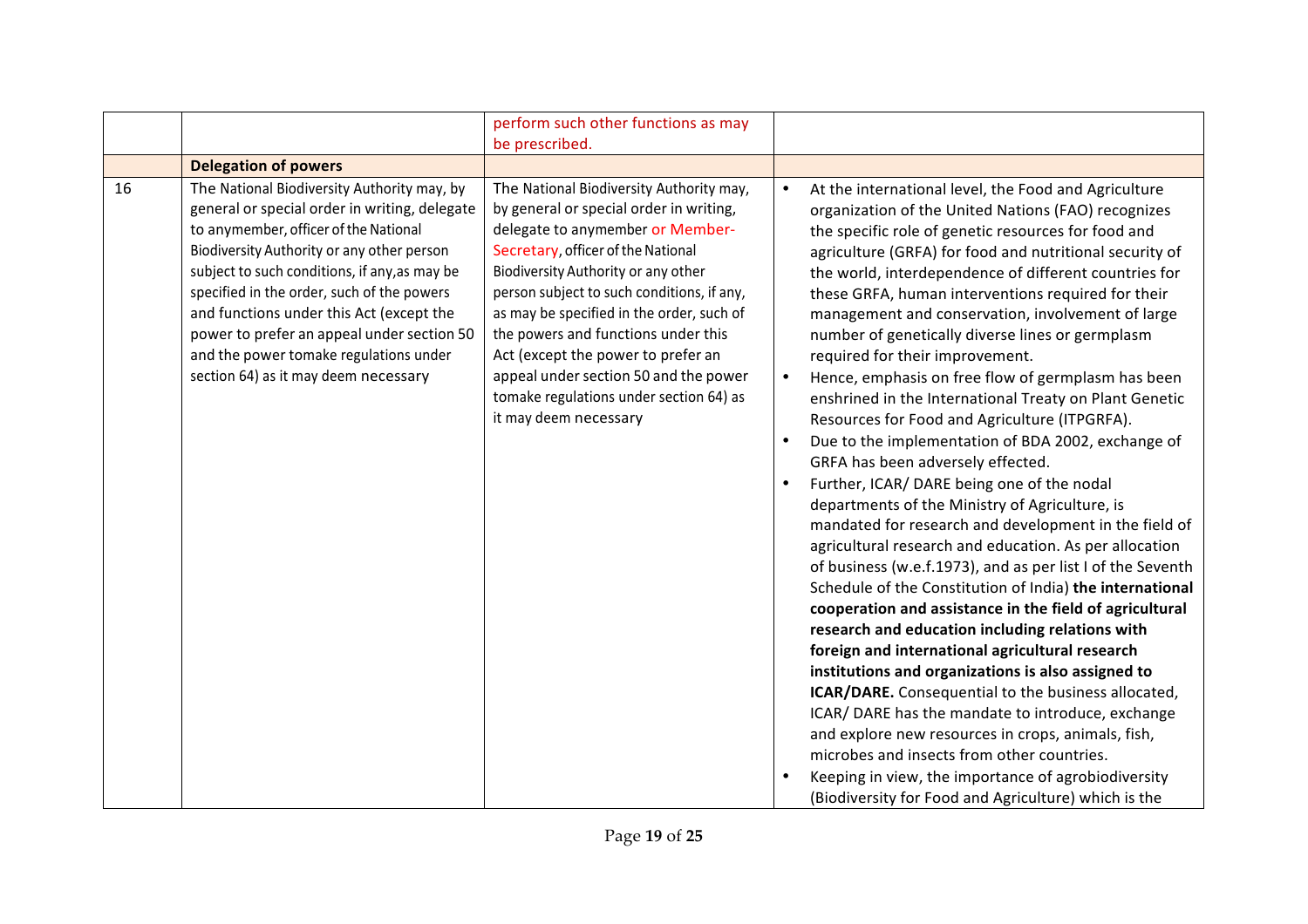|    |                                                                                                                                                                                                                                                                                                                                         |                                                                                                                                                                                                                                                                                                                                                                                                                                                                                                                                                                                                                                                                                                           | mandate of DARE for efficient discharge of its roles and<br>responsibilities, it is proposed that the regulatory<br>powers and functions on agrobiodiversity (GRFA)<br>components be delegated to the Secretary DARE & DG<br>ICAR for expediting exchange of agrobiodiversity<br>under Section 16 (Delegation of Powers) of the BDA                                                                                                                                                                                                                                                                                                                                                                                                                                                                                                                                                                                                                                                                                                    |
|----|-----------------------------------------------------------------------------------------------------------------------------------------------------------------------------------------------------------------------------------------------------------------------------------------------------------------------------------------|-----------------------------------------------------------------------------------------------------------------------------------------------------------------------------------------------------------------------------------------------------------------------------------------------------------------------------------------------------------------------------------------------------------------------------------------------------------------------------------------------------------------------------------------------------------------------------------------------------------------------------------------------------------------------------------------------------------|----------------------------------------------------------------------------------------------------------------------------------------------------------------------------------------------------------------------------------------------------------------------------------------------------------------------------------------------------------------------------------------------------------------------------------------------------------------------------------------------------------------------------------------------------------------------------------------------------------------------------------------------------------------------------------------------------------------------------------------------------------------------------------------------------------------------------------------------------------------------------------------------------------------------------------------------------------------------------------------------------------------------------------------|
|    | <b>CHAPTER IX</b><br><b>DUTIES OF THE CENTRAL AND THE</b>                                                                                                                                                                                                                                                                               |                                                                                                                                                                                                                                                                                                                                                                                                                                                                                                                                                                                                                                                                                                           |                                                                                                                                                                                                                                                                                                                                                                                                                                                                                                                                                                                                                                                                                                                                                                                                                                                                                                                                                                                                                                        |
|    | <b>STATE GOVERNMENTS</b>                                                                                                                                                                                                                                                                                                                |                                                                                                                                                                                                                                                                                                                                                                                                                                                                                                                                                                                                                                                                                                           |                                                                                                                                                                                                                                                                                                                                                                                                                                                                                                                                                                                                                                                                                                                                                                                                                                                                                                                                                                                                                                        |
| 40 | Power of Central Government to exempt<br>certain biological resources                                                                                                                                                                                                                                                                   | Provisions of this Act not to apply in<br>certain cases.                                                                                                                                                                                                                                                                                                                                                                                                                                                                                                                                                                                                                                                  | We recommend that the original marginal text for<br>$\bullet$<br>section 40 (Power of Central Government to exempt                                                                                                                                                                                                                                                                                                                                                                                                                                                                                                                                                                                                                                                                                                                                                                                                                                                                                                                     |
| 40 | Notwithstanding anything contained in<br>this Act, the Central Government may, in<br>consultation with the National<br>Biodiversity Authority, by notification in<br>the Official Gazette, declare that the<br>provisions of this Act shall not apply to<br>any items, including biological resources<br>normally traded as commodities | 29. For section 40 of the principal<br>Act, the following section shall be<br>substituted, namely:-<br>"40. Notwithstanding anything<br>contained in this Act, the Central<br>Government may, in consultation<br>with the National Biodiversity<br>Authority, by notification in the<br>Official Gazette, declare that all or<br>any of the provisions of this Act shall<br>not apply to biological resources<br>when normally traded as<br>commodities or to the items derived<br>from them, including agricultural<br>wastes, as notified and cultivated<br>medicinal plants and their products<br>for entities covered under section 7,<br>registered as per the regulations<br>made or as prescribed: | certain biological resources) be retained as such. This<br>is because by using this section international<br>obligations of providing access to genetic resources<br>[e.g. International Treaty on Plant Genetic Resources<br>for Food and Agriculture (ITPGRFA)] can be fulfilled.<br>Following modification is suggested:<br>"40. Notwithstanding anything contained in this Act, the<br>Central Government may, in consultation with the<br>National Biodiversity Authority, by notification in the<br>Official Gazette, declare that all or any of the provisions<br>of this Act shall not apply to biological resources when<br>normally traded as commodities or to the items derived<br>from them, including agricultural wastes, as notified and<br>cultivated medicinal plants and their products, and<br>"genetic resources for food and agriculture" under any<br>international treaty/law where India is a signatory. for<br>entities covered under section 7, registered as per the<br>regulations made or as prescribed: |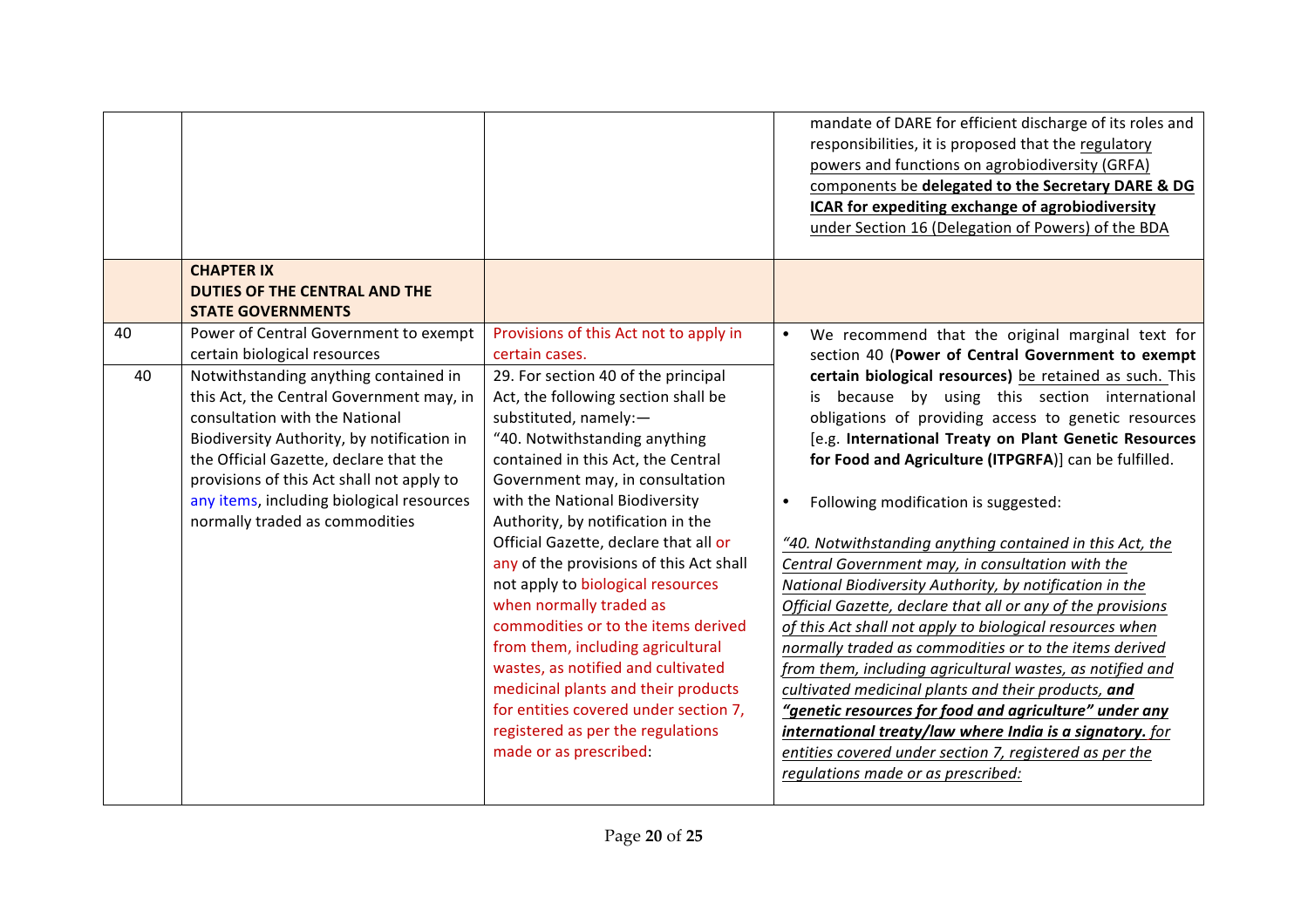|    | <b>CHAPTER - X</b>                                                                                                                                                                                                                                                                                                                                                                                                                                                                                                                              |                                                                                                                                                                                                                                                                                                                                                                                                                                                                                                                                                                                                                                                   | Explanation: Inclusion of the words "genetic resources<br>for food and agriculture" is to ensure that provisions of<br>this act do not affect the rights and obligations deriving<br>from any existing (e.g. crops listed under the Annex 1<br>ITPGRFA or any such future international agreements.                                                                                                                                                                            |
|----|-------------------------------------------------------------------------------------------------------------------------------------------------------------------------------------------------------------------------------------------------------------------------------------------------------------------------------------------------------------------------------------------------------------------------------------------------------------------------------------------------------------------------------------------------|---------------------------------------------------------------------------------------------------------------------------------------------------------------------------------------------------------------------------------------------------------------------------------------------------------------------------------------------------------------------------------------------------------------------------------------------------------------------------------------------------------------------------------------------------------------------------------------------------------------------------------------------------|--------------------------------------------------------------------------------------------------------------------------------------------------------------------------------------------------------------------------------------------------------------------------------------------------------------------------------------------------------------------------------------------------------------------------------------------------------------------------------|
|    | <b>Biodiversity Management Committees</b>                                                                                                                                                                                                                                                                                                                                                                                                                                                                                                       |                                                                                                                                                                                                                                                                                                                                                                                                                                                                                                                                                                                                                                                   |                                                                                                                                                                                                                                                                                                                                                                                                                                                                                |
|    |                                                                                                                                                                                                                                                                                                                                                                                                                                                                                                                                                 | <b>Substitution of new section for</b><br>section 44.<br><b>Application of Local Biodiversity</b><br><b>Fund. Application of Local</b><br><b>Biodiversity Fund</b>                                                                                                                                                                                                                                                                                                                                                                                                                                                                                |                                                                                                                                                                                                                                                                                                                                                                                                                                                                                |
| 44 | 44.(1) Subject to the provisions of sub-<br>section (2), the management and the<br>custody of the Local Biodiversity Fund<br>and the purposes for which such Fund<br>shall be applied, be in the manner as<br>may be prescribed by the State<br>Government.<br>(2) The Fund shall be used for<br>conservation and promotion of<br>biodiversity in the areas falling within<br>the jurisdiction of the concerned local<br>body and for the benefit of the<br>community in so far such use is<br>consistent with conservation of<br>biodiversity. | 32. For section 44 of the principal<br>Act, the following section shall be<br>substituted,<br>namely:<br>"44. (1) The Local Biodiversity Fund<br>shall be utilised in accordance with<br>the regulations and the guidelines<br>made in this behalf, for-<br>(a) the conservation of biodiversity<br>including restoration of areas;<br>(b) the socio-economic development<br>of the community without<br>compromising the conservation<br>concerns; and<br>(c) the administrative expenses of<br>the Biodiversity Management<br>Committee.<br>(2) The Fund shall be utilised in such<br>manner as may be prescribed by the<br>State Government.". | With respect to Section 44 (1) (c), there is need for defining<br>the maximum amount (percentage) of Fund which may be<br>utilized for meeting the administrative expenses of the<br>Biodiversity Management Committee, and major<br>percentage be devoted to subsection 44- (a) and (b). This is<br>to encourage conservation of biological resources and their<br>sustainable utilization by local communities, which is the<br>main aim of the CBD 1993 as well as BDA 2002 |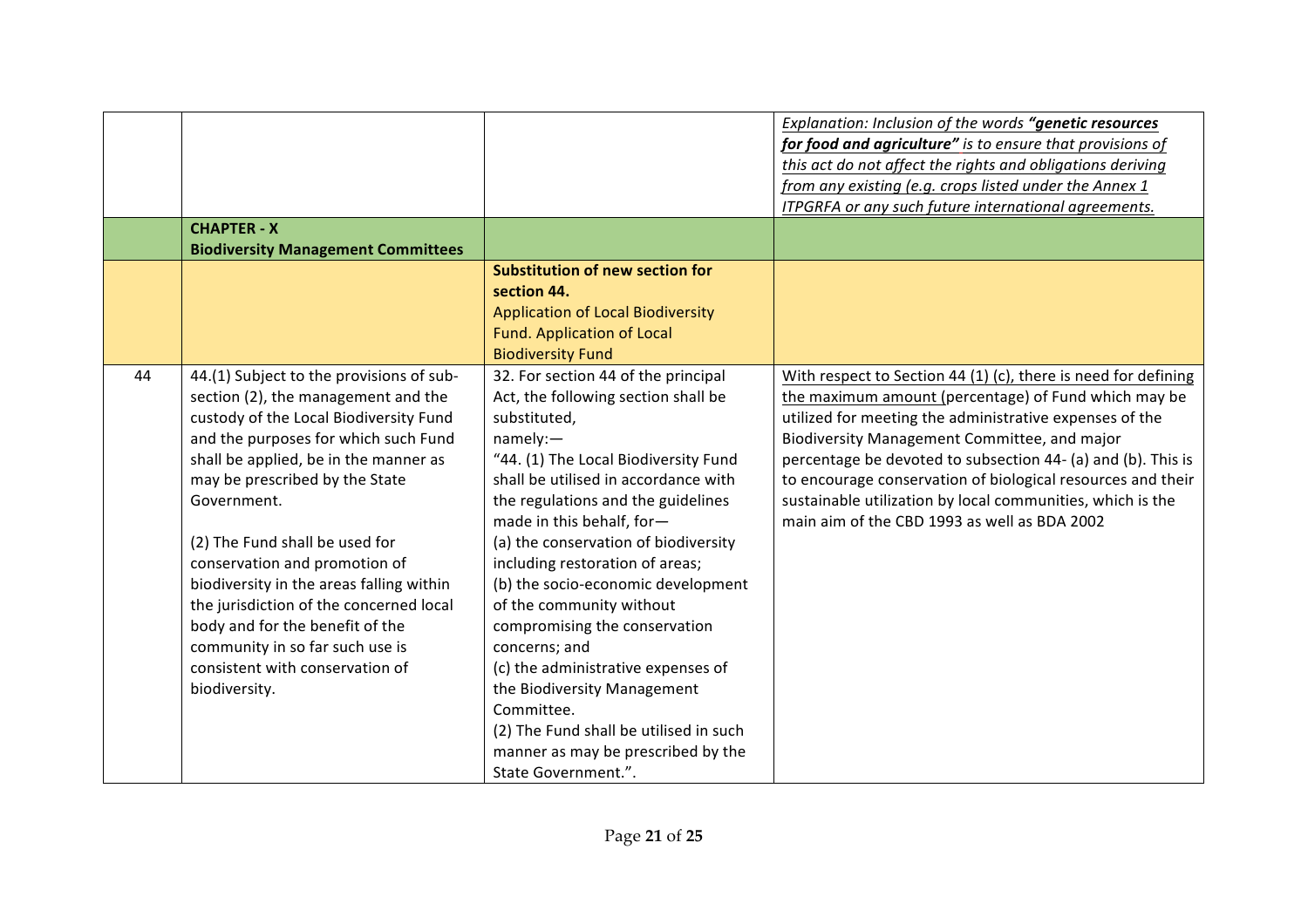# **List of Experts**

## **Virtual Peer Group Meeting on Biological Diversity (Amendment) Bill, 2021**

*Organized by Indian Society of Plant Genetic Resources (ISPGR), New Delhi, Jan 22, 2021*

| 1. | Dr. R.S. Paroda                                                                                                                                                        | Chair |
|----|------------------------------------------------------------------------------------------------------------------------------------------------------------------------|-------|
|    | President, Indian Society of Plant Genetic Resources(ISPGR), New Delhi &<br>Founder Chairman, Trust for Advancement of Agricultural Sciences (TAAS), Avenue II, Indian |       |
|    | Agricultural Research Institute                                                                                                                                        |       |
|    | Pusa Campus, New Delhi-110 012, India                                                                                                                                  |       |
|    | raj.paroda@gmail.com                                                                                                                                                   |       |
| 2. | Dr R.B. Singh                                                                                                                                                          |       |
|    | Former President NAAS & Former Chancellor, Central Agricultural University, Imphal<br>D1/1291, Vasant Kunj, New Delhi 110070                                           |       |
|    | rbsingh40@gmail.com                                                                                                                                                    |       |
| 3. | Dr P.L. Gautam                                                                                                                                                         |       |
|    | Former Chairman, National Biodiversity Authority & PPV&FRA                                                                                                             |       |
|    | House No. 118, Housing Board Colony<br>Bindraban, District Kangra                                                                                                      |       |
|    | Palampur-176061, Himachal Pradesh, India                                                                                                                               |       |
|    | plgautam47@gmail.com                                                                                                                                                   |       |
| 4. | Dr T.R. Sharma                                                                                                                                                         |       |
|    | DDG (Crop Science), Indian Council of Agricultural Sciences                                                                                                            |       |
|    | Room No. 14, Krishi Bhawan, New Delhi 110001<br>ddgcs.icar@nic.in; trsharma1965@gmail.com                                                                              |       |
|    |                                                                                                                                                                        |       |
| 5. | <b>Dr Ashok Kumar Singh</b><br>Director, ICAR-Indian Agricultural Research Institute                                                                                   |       |
|    | Pusa Campus, New Delhi 110012                                                                                                                                          |       |
|    | aks gene@yahoo.com; director@iari.res.in                                                                                                                               |       |
| 6. | Dr D.K. Yadava                                                                                                                                                         |       |
|    | <b>Assistant Director General (Seed)</b><br>Room No. - 101, Division of Crop Science                                                                                   |       |
|    | Indian Council of Agricultural Research                                                                                                                                |       |
|    | Krishi Bhavan, New Delhi 110 001<br>adg.seeds@icar.gov.in; dkygenet@gmail.com                                                                                          |       |
|    |                                                                                                                                                                        |       |
| 7. | Dr B.S. Dhillon<br>Former Vice Chancellor, PAU, Ludhiana &                                                                                                             |       |
|    | Former Director, ICAR-NBPGR                                                                                                                                            |       |
|    | Villa 27, Sector 106, Mohali, 160055                                                                                                                                   |       |
|    | dhillonbaldevsingh@gmail.com                                                                                                                                           |       |
| 8. | Dr S.K. Sharma                                                                                                                                                         |       |
|    | Former Vice-Chancellor CSK HPAU, Palampur &<br>Former Director, ICAR-NBPGR                                                                                             |       |
|    | Shanti Kunj, Ghuggar Tanda, Palampur 176061                                                                                                                            |       |
|    | Himachal Pradesh, India<br>skspbg@yahoo.co.in                                                                                                                          |       |
|    |                                                                                                                                                                        |       |
| 9. | <b>Dr Jeet Singh Sandhu</b>                                                                                                                                            |       |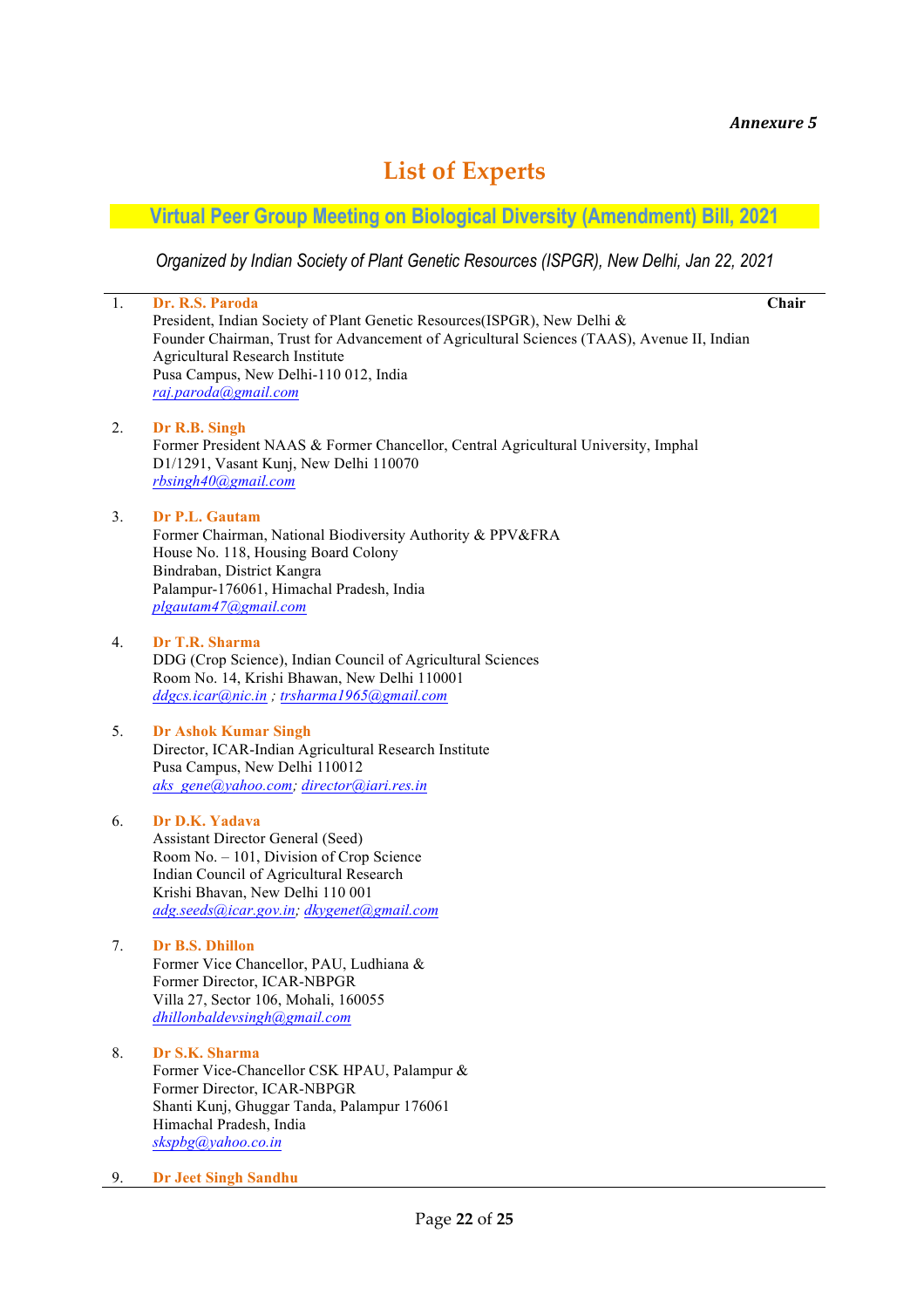Vice Chancellor, SKN Agriculture University Jobner, Jaipur 303329, Rajasthan *js\_sandhuin@yahoo.com; vc@sknau.ac.in*

#### 10. **Dr Bhag Mal**

Secretary TAAS & Former Director, IGFRI, Jhansi Avenue II, IARI, Pusa Campus, New Delhi-110012 *taasiari@gmail.com; bhagml@gmail.com*

#### 11. **Dr J.L. Karihaloo**

Treasurer, TAAS & Former Coordinator, APCoAB Avenue II, IARI, Pusa Campus, New Delhi 110 012 *jlkarihaloo@gmail.com*

### 12. **Dr Umesh Srivastava** Consultant, TAAS & Former ADG (Hort), ICAR

Avenue II, IARI, Pusa Campus, New Delhi 110 012 *srivastavaumesh@gmail.com*

#### 13. **Dr Ram Chet Chaudhary** Chairman PRDF 59N Canal Road, Shivpur - Shahbazganj, Gorakhpur 273014, Uttar Pradesh *ram.chaudhary@gmail.com*

#### 14. **Dr K.S. Varaprasad**

Former Director ICAR-IIOR & Senior Consultant Plot 87, Road 8, Central Bank Colony, LB Nagar, Hyderabad-500 068, Telangana *prasadksv@gmail.com*

#### 15. **Dr J.C. Rana**

Country Representative, India Office & National Coordinator, UN Environment-GEF Project, India Alliance of Bioversity International and CIAT, Region – Asia, India Office G-1, B-Block, NASC Complex, DPS Marg, Pusa Campus, New Delhi 110012, *j.rana@cgiar.org; ranajc2003@yahoo.com*

### 16. **Dr K.K. Narayanan**

Director, Sthayika Seeds Private Limited Kottaram Gardens S/N 60/1, Thatteguppe Village Uttarahalli Hobli Bangalore 560082, Karnataka *kknaraya394@gmail.com*

### 17. **Dr Ashok Kumar**

Director, ICAR-National Bureau of Plant Genetic Resources (NBPGR) Pusa Campus, New Delhi-110 012 *director.nbpgr@icar.gov.in; Ashok.kumar28@icar.gov.in*

### 18. **Dr Gurinder Jit Randhawa**

Head, Division of Genomic Resources ICAR-National Bureau of Plant Genetic Resources Pusa Campus, New Delhi-110012 *gurinder.randhawa@icar.gov.in, gurinder.randhawa@rediffmail.com*

### 19. **Dr Veena Gupta**

Head, Division of Germplasm Conservation ICAR-National Bureau of Plant Genetic Resources Pusa Campus, New Delhi-110012 *Veena.Gupta@icar.gov.in, vgupta1123@rediffmail.com*

#### 20. **Dr Sudhir Pal Ahlawat**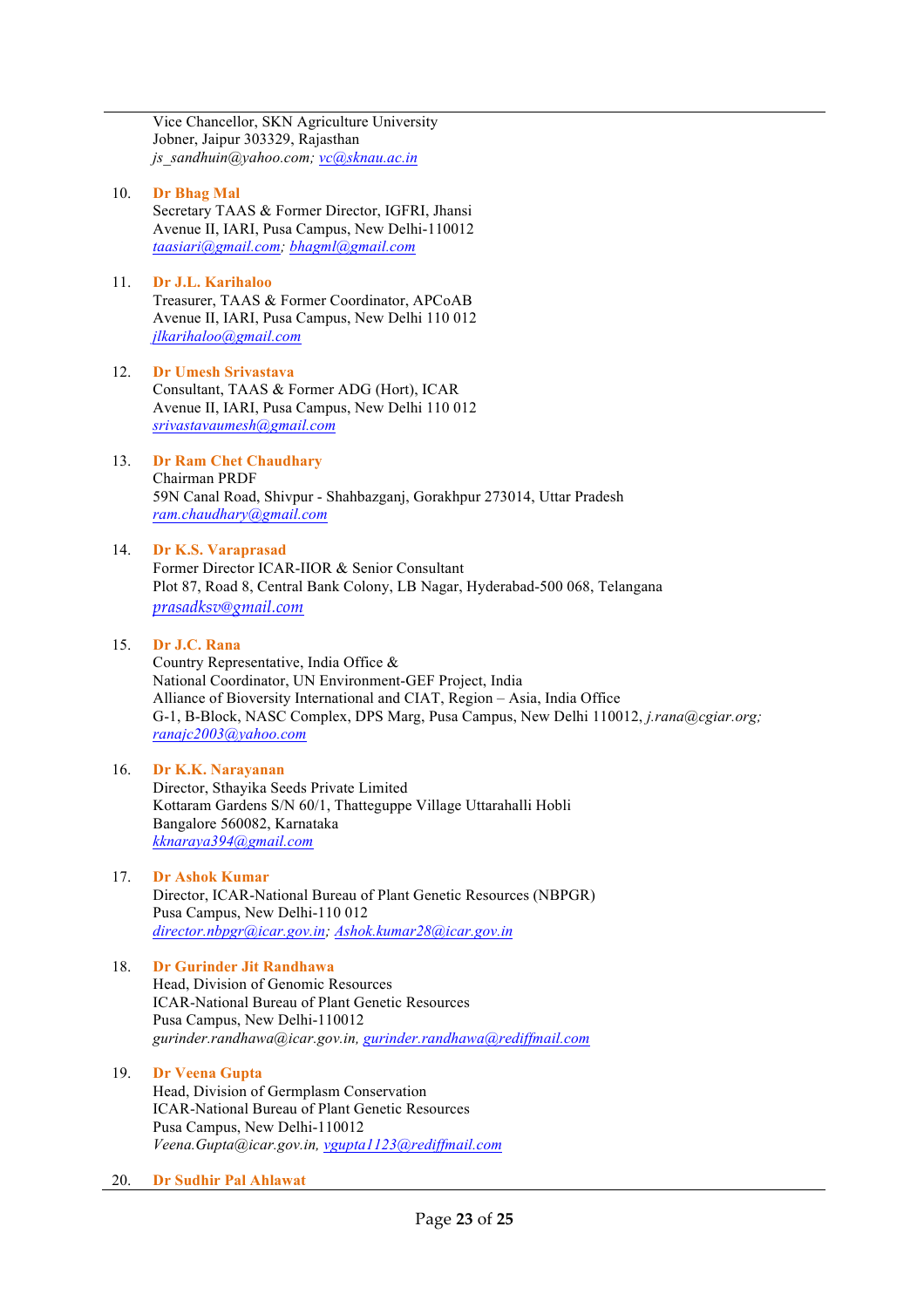|     | Head, Division of Plant Exploration and Germplasm Collection<br><b>ICAR-National Bureau of Plant Genetic Resources</b><br>Pusa Campus, New Delhi-110012<br>sudhir.ahlawat@icar.gov.in, nbpgr.exploration@icar.gov.in                                                                                     |                                     |
|-----|----------------------------------------------------------------------------------------------------------------------------------------------------------------------------------------------------------------------------------------------------------------------------------------------------------|-------------------------------------|
| 21. | Dr Celia Chalam V.<br>Head, Division of Plant Quarantine<br><b>ICAR-National Bureau of Plant Genetic Resources</b><br>Pusa Campus, New Delhi-110012<br>Celia.Chalam@icar.gov.in, nbpgr.quarantine@icar.gov.in                                                                                            |                                     |
| 22. | <b>Dr Kavita Gupta</b><br>Officer-In-Charge<br>Priority setting, Monitoring and Evaluation<br><b>ICAR-National Bureau of Plant Genetic Resources</b><br>Pusa Campus, New Delhi-110012<br>Kavita.Gupta@icar.gov.in, kavita6864@gmail.com                                                                  |                                     |
| 23. | Dr Pratibha Brahmi<br>Principal Scientist, Germplasm Exchange & Policy Unit<br><b>ICAR-National Bureau of Plant Genetic Resources</b><br>Pusa Campus, New Delhi-110012<br>Pratibha.Brahmi@icar.gov.in, pratibha1861@gmail.com                                                                            | <b>Member, Organizing Committee</b> |
| 24. | Dr Vandana Tyagi<br>Officer-In-Charge<br>Germplasm Exchange & Policy Unit<br><b>ICAR-National Bureau of Plant Genetic Resources</b><br>Pusa Campus, New Delhi-110012<br>Vandana. Tyagi@icar.gov.in, vtyagi3@gmail.com                                                                                    | <b>Member, Organizing Committee</b> |
| 25. | <b>Dr Sunil Archak</b><br>Editor-in-Chief, ISPGR<br>Officer-In-Charge, Agriculture Knowledge Management<br><b>ICAR-National Bureau of Plant Genetic Resources</b><br>Pusa Campus, , New Delhi-110012<br>Sunil.Archak@icar.gov.in Sunil.archak@gmail.com                                                  | <b>Member, Organizing Committee</b> |
| 26. | Dr Anuradha Agrawal<br>General Secretary, ISPGR &<br>Officer-In-Charge, Tissue Culture and Cryopreservation Unit<br><b>ICAR-National Bureau of Plant Genetic Resources</b><br>Pusa Campus, New Delhi-110012, India<br>Anuradha.Agrawal@icar.gov.in; Anuagrawal1@yahoo.co.in;<br>$ispgr2015$ (a)gmail.com | <b>Organizing Secretary</b>         |

### **Additional List of Experts Consulted for Comments**

### 27. **Dr K.V. Prabhu**

Chairperson, Protection of Plant Varieties and Farmers' Rights Authority, Govt. of India, Ministry of Agriculture & Farmers Welfare, NASC Complex, DPS Marg, New Delhi 110012 *chairperson-ppvfra@nic.in; kvinodprabhu@rediffmail.com*